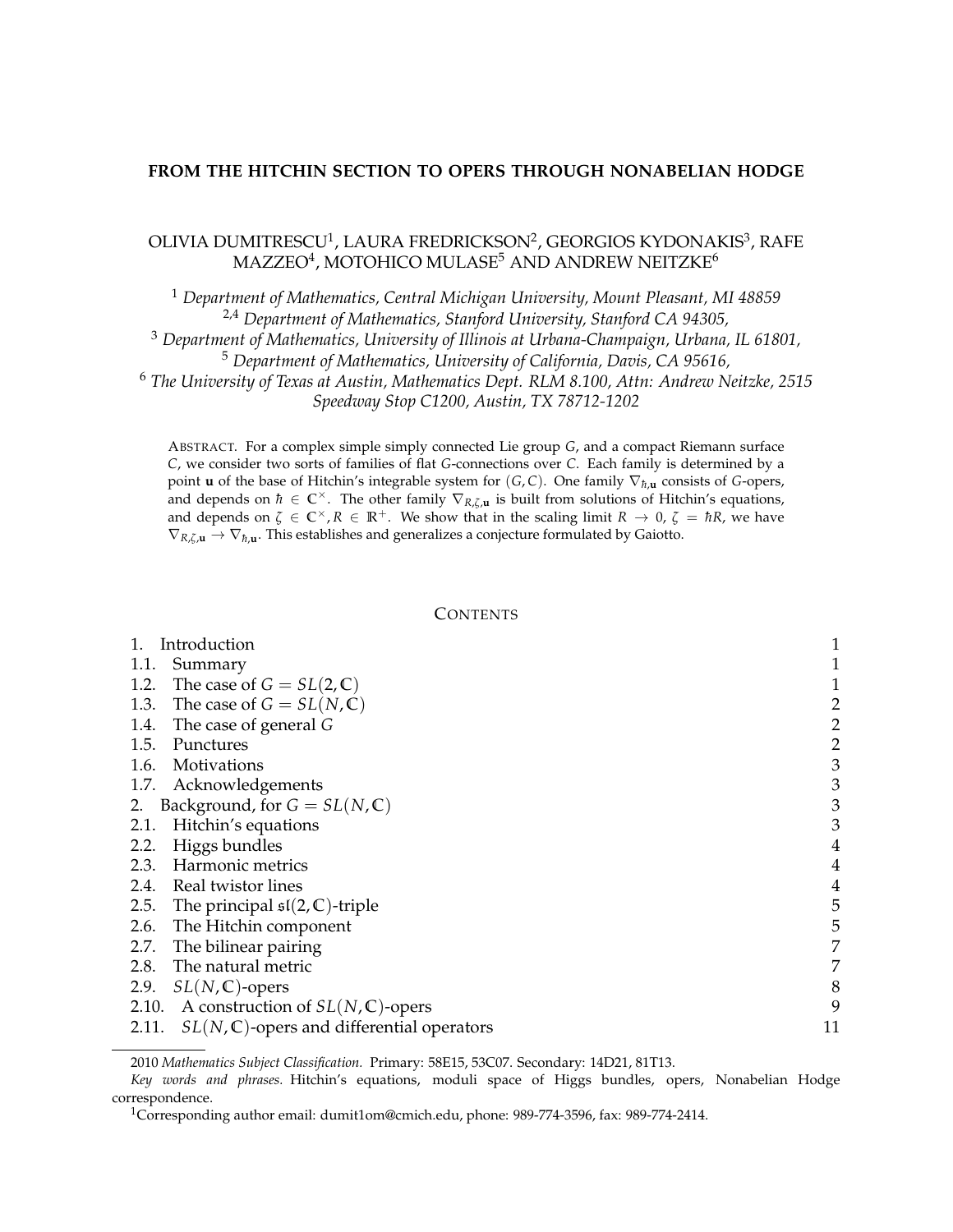| 12 |
|----|
| 12 |
| 13 |
| 15 |
| 18 |
| 18 |
| 19 |
| 19 |
| 19 |
| 19 |
| 20 |
| 20 |
| 21 |
| 21 |
| 21 |
| 23 |
|    |

## 1. INTRODUCTION

<span id="page-1-1"></span><span id="page-1-0"></span>1.1. **Summary.** The main result of this paper is the proof of the unpunctured version of a conjecture formulated by Gaiotto in [\[1\]](#page-23-1), Conjecture [3.1](#page-12-2) below. This result concerns certain families of flat *G*-connections, for a simple, simply connected complex Lie group *G*. The case  $G = SL(N, \mathbb{C})$  is Theorem [3.2](#page-13-1) below. The general case is Theorem [4.11.](#page-22-0)

<span id="page-1-2"></span>1.2. **The case of**  $G = SL(2,\mathbb{C})$ . Fix a compact Riemann surface C of genus  $g \geq 2$  and a holomorphic quadratic differential  $\phi_2$  on *C*. This data determines two natural families of *SL*(2, C)connections over *C*, as follows.

• First, we consider the family of *opers* determined by  $\phi_2$ . These are global versions of the locally-defined second-order differential operators (Schrödinger operators)

<span id="page-1-4"></span>
$$
\mathcal{D}_{\hbar,\phi_2} : \psi(z) \mapsto \left[ -\hbar^2 \partial_z^2 + P_2(z) \right] \psi(z), \tag{1.1}
$$

where  $\hbar \in \mathbb{C}^{\times}$ , and

$$
\phi_2 = P_2(z) dz^2 \tag{1.2}
$$

locally. The operator  $\mathcal{D}_{\hbar,\phi_2}$  makes sense globally with the following two stipulations:

- $-$  We consider  $ψ(z)$  as a section of  $K_C^{-1/2}$  $\bar{C}^{1/2}$ .
- **–** We use only coordinate charts in the atlas on *C* coming from Fuchsian uniformization, so that the transition maps are Möbius transformations.

By a standard maneuver, replacing  $\psi$  by its 1-jet, we can convert  $\mathcal{D}_{\hbar,\phi_2}$  to a flat connection  $\nabla_{\hbar,\phi_2}$  in a rank 2 vector bundle  $E_{\hbar}$  over *C*. Holomorphically,  $E_{\hbar}$  is an extension

$$
0 \to K_C^{1/2} \to E_\hbar \to K_C^{-1/2} \to 0. \tag{1.3}
$$

 $E<sub>h</sub>$  has distinguished local trivializations defined canonically in terms of coordinate charts on *C*, and in such a trivialization,

<span id="page-1-3"></span>
$$
\nabla_{\hbar,\phi_2} = \mathbf{d} + \hbar^{-1} \begin{pmatrix} 0 & P_2 \\ 1 & 0 \end{pmatrix} \mathbf{d}z, \qquad \hbar \in \mathbb{C}^\times. \tag{1.4}
$$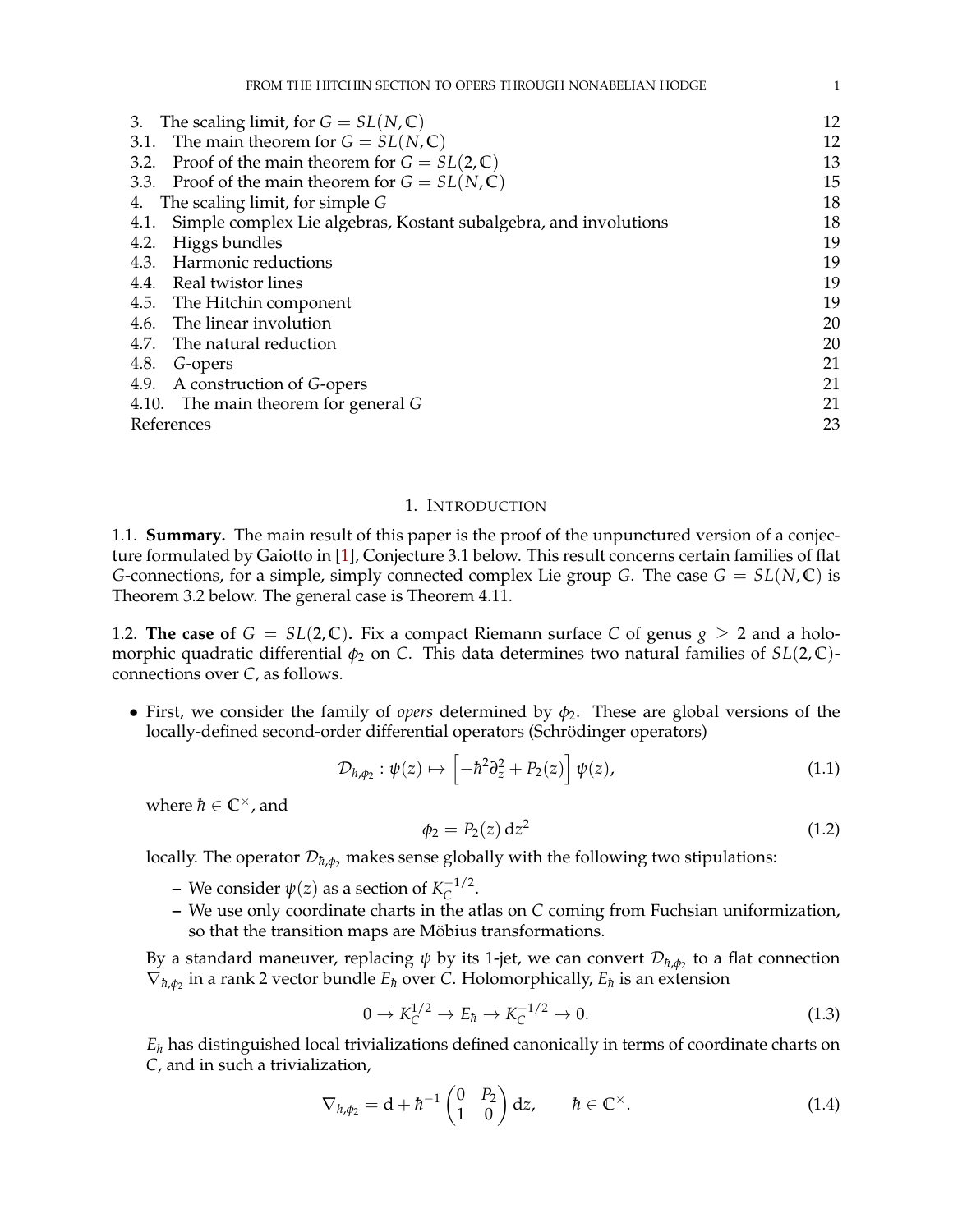• Second, we consider a *Higgs bundle* determined by  $\phi_2$ : this is the bundle

$$
E = K_C^{1/2} \oplus K_C^{-1/2}
$$
 (1.5)

equipped with its standard holomorphic structure  $\bar{\partial}_E$ , and a "Higgs field"  $\varphi \in \Omega^{1,0}(\text{End }E)$ represented in local trivializations by

$$
\varphi = \begin{pmatrix} 0 & P_2 \\ 1 & 0 \end{pmatrix} dz.
$$
 (1.6)

According to the nonabelian Hodge theorem (Theorem [2.5\)](#page-4-3), associated to  $(E, \bar{\partial}_E, \varphi)$  there is a canonical family of flat connections in *E*, of the form

<span id="page-2-3"></span>
$$
\nabla_{\zeta,\phi_2} = \zeta^{-1}\varphi + D_h + \zeta\varphi^{\dagger_h}, \qquad \zeta \in \mathbb{C}^\times,\tag{1.7}
$$

where the Hermitian metric *h* is determined by solving a certain elliptic PDE on *C* (Hitchin's equation,  $(2.1)$  below), and  $D_h$  is the associated Chern connection.

The families [\(1.4\)](#page-1-3), [\(1.7\)](#page-2-3) are evidently similar; in particular, their leading terms in the  $\hbar \to 0$  or  $\zeta \rightarrow 0$  limit match, if we set  $\hbar = \zeta$ . However, these two families are *not* exactly the same.

Gaiotto in [\[1\]](#page-23-1) proposed a relation between them, as follows. Introduce an additional parameter *R* ∈ **R**<sup>+</sup> and rescale the Higgs field by  $\varphi$  → *R* $\varphi$ ; this leads to a 2-parameter analogue of [\(1.7\)](#page-2-3),

<span id="page-2-4"></span>
$$
\nabla_{\zeta,R,\phi_2} = R\zeta^{-1}\varphi + D_{h(R)} + R\zeta\varphi^{\dagger_{h(R)}}, \qquad \zeta \in \mathbb{C}^\times, R \in \mathbb{R}^+.
$$
 (1.8)

Now fix  $\hbar \in \mathbb{C}^{\times}$  and consider a scaling limit where

<span id="page-2-5"></span>
$$
\zeta = R\hbar, \qquad R \searrow 0. \tag{1.9}
$$

(In other words, we take both  $R \to 0$  and  $\zeta \to 0$ , while holding their ratio  $\zeta/R = \hbar$  fixed.) Gaiotto conjectured that in this limit the connections ∇*ζ*,*R*,*φ*<sup>2</sup> converge, and that the limiting connection is an oper. In [§3.2](#page-13-0) below we prove that this is indeed the case, and that the limiting oper is equivalent to  $\nabla_{\hbar,\phi_2}$  of [\(1.4\)](#page-1-3).

<span id="page-2-0"></span>1.3. **The case of**  $G = SL(N, \mathbb{C})$ . The story just described has an extension where we make the following replacements:

| quadratic differentials $\phi_2$                            | tuples of holomorphic differentials $\mathbf{u} = (\phi_2, \dots, \phi_N)$ |
|-------------------------------------------------------------|----------------------------------------------------------------------------|
| order-2 differential operators $\mathcal{D}_{\hbar,\phi_2}$ | order-N differential operators $\mathcal{D}_{h,\mathbf{u}}$                |
| $SL(2,\mathbb{C})$ -connections                             | $SL(N,\mathbb{C})$ -connections                                            |

Both the families [\(1.4\)](#page-1-3) and [\(1.8\)](#page-2-4) admit generalizations to this setting. As in the case  $G = SL(2, \mathbb{C})$ , we show that these two families are related by the scaling limit [\(1.9\)](#page-2-5). This extension is Theorem [3.2,](#page-13-1) proven in [§3.3.](#page-15-0) For the reader's convenience we also review the construction of differential operators  $\mathcal{D}_{\hbar, \mathbf{u}}$  generalizing [\(1.1\)](#page-1-4), in [§2.11.](#page-11-0)

<span id="page-2-1"></span>1.4. **The case of general** *G***.** Finally we treat the case of a general simple, simply connected complex Lie group *G*. Once again, both families [\(1.4\)](#page-1-3) and [\(1.8\)](#page-2-4) admit generalizations to this setting, and we show in Theorem [4.11](#page-22-0) that these two families are again related by the scaling limit [\(1.9\)](#page-2-5).

<span id="page-2-2"></span>1.5. **Punctures.** The connections we consider are not quite the same as those studied in [\[1\]](#page-23-1): that paper mainly concerned *meromorphic* quadratic differentials *φ*<sup>2</sup> on **CP**<sup>1</sup> , rather than holomorphic ones on a Riemann surface *C*. We expect that the methods of this paper can be generalized to the meromorphic case, but we do not treat that extension here.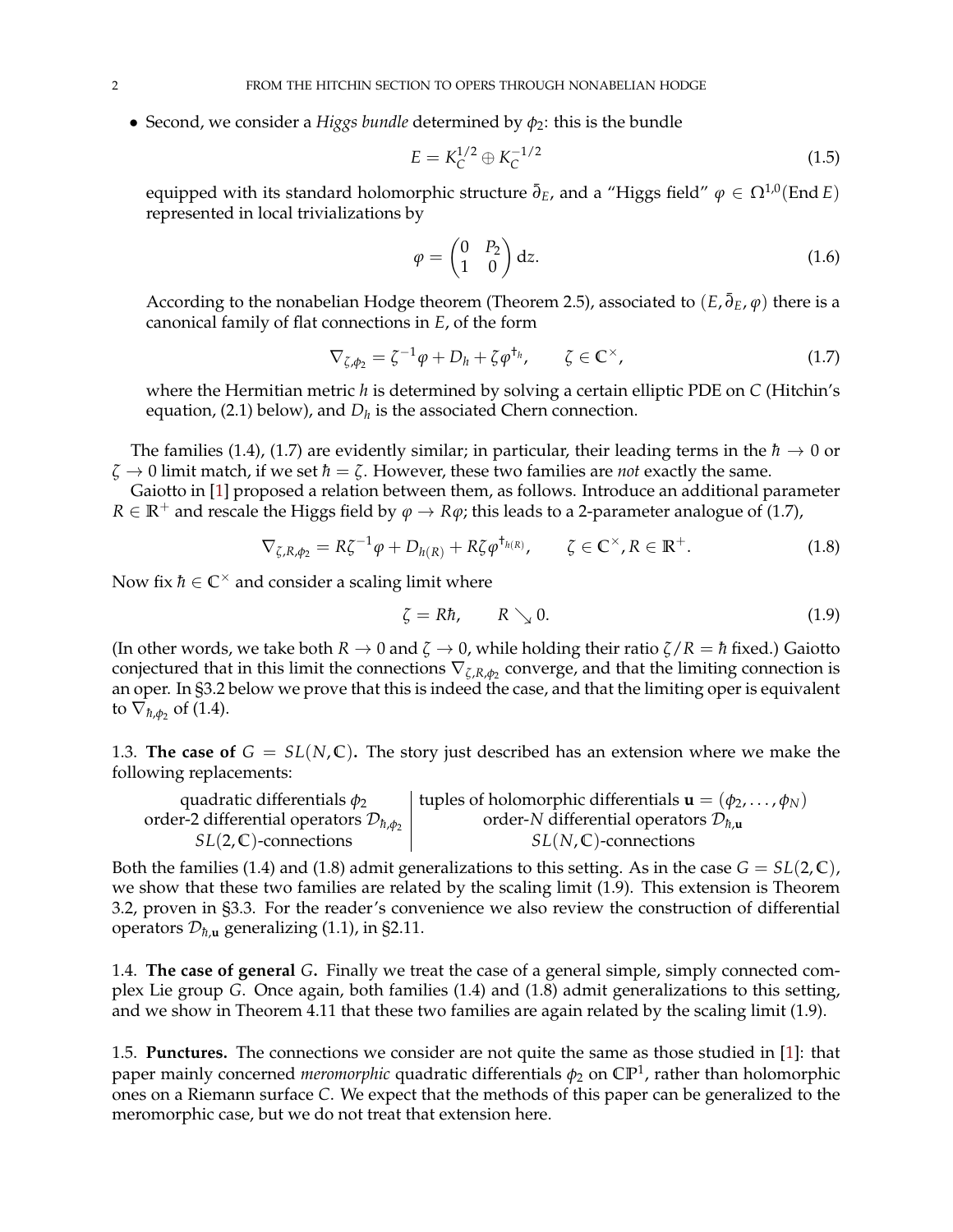<span id="page-3-0"></span>1.6. **Motivations.** One motivation for this work (as well as for [\[1\]](#page-23-1)) is the desire to understand the relation between asymptotics of flat sections of the two families of connections [\(1.4\)](#page-1-3), [\(1.7\)](#page-2-3). The analysis of the  $h \to 0$  asymptotic behavior of Schrödinger equations, i.e. of [\(1.4\)](#page-1-3), has a long history; it goes under the name of the "WKB approximation," more recently sharpened to the "exact WKB method." See e.g. [\[2,](#page-23-2) [3\]](#page-23-3) for highly readable accounts. On the other hand, recently the  $\zeta \to 0$ asymptotics of the families [\(1.7\)](#page-2-3) has been studied in [\[4,](#page-23-4) [5\]](#page-23-5). The two analyses address *a priori* different problems, and involve different methods. In [\[4,](#page-23-4) [5\]](#page-23-5) the main analytic tool is a certain integral equation related to *tt*<sup>∗</sup> geometry, while in the exact WKB method this role is played by the Borel resummability of solutions of Schrödinger equations. Nevertheless, the formal structures (Stokes graphs and connection formulae) which appear in the two cases are the same. Optimistically, the link between [\(1.4\)](#page-1-3) and [\(1.7\)](#page-2-3) provided by the results of [\[1\]](#page-23-1) and this paper might help in finding a direct passage between these two asymptotic analyses.

A related motivation comes from physics: the result of this paper should be helpful in understanding the relation between opers and the Nekrasov-Shatashvili limit of the Nekrasov partition function, as formulated most sharply in [\[6\]](#page-23-6) (in the case  $G = SL(2, \mathbb{C})$ .)

<span id="page-3-1"></span>1.7. **Acknowledgements.** We thank the American Institute of Mathematics for its hospitality during the workshop "New perspectives on spectral data for Higgs bundles," where this work was initiated. We also thank the organizers and all the participants of the workshop, and particularly Philip Boalch for posing the question which led to this work. We thank David Ben-Zvi and Lotte Hollands for many useful conversations about opers.

This work is supported by a grant from the Max-Planck Institute for Mathematics, Bonn (OD) and by National Science Foundation grants DMS-1151693 (LF,AN), DMS-1105050 (RM) and DMS-1309298 (MM).

## 2. BACKGROUND, FOR  $G = SL(N, \mathbb{C})$

<span id="page-3-2"></span>In this section we give some background on the main players in our story: Hitchin's equations, the Hitchin section, and opers. We specialize to the case  $G = SL(N, \mathbb{C})$  and thus work with vector bundles rather than principal bundles.

<span id="page-3-3"></span>2.1. **Hitchin's equations.** Fix a compact Riemann surface *C* of genus  $g \ge 2$  and an integer  $N \ge 2$ . We consider tuples  $(E, h, D, \varphi)$  comprised of:

- A rank *N* complex vector bundle *E* over *C*, equipped with a trivialization of det *E*,
- A Hermitian metric *h* in *E* which induces the trivial metric on det *E*,
- An *h*-unitary connection *D* in *E*,
- A traceless section *ϕ* of End(*E*) ⊗ *KC*.

*Hitchin's equations* [\[7\]](#page-23-7) are a system of nonlinear PDE for these data:

$$
F_D + [\varphi, \varphi^{\dagger_h}] = 0, \tag{2.1a}
$$

<span id="page-3-4"></span>
$$
\bar{\partial}_D \varphi = 0. \tag{2.1b}
$$

Here  $F_D$  denotes the curvature of *D*,  $\tau_h$  means the adjoint with respect to the metric *h*, and  $\bar{\partial}_D$  is the (0, 1) part of the connection *D*.

We shall actually be considering a rescaled version of  $(2.1)$ ,

$$
F_D + R^2[\varphi, \varphi^{\dagger_h}] = 0, \qquad (2.2a)
$$

<span id="page-3-7"></span><span id="page-3-6"></span><span id="page-3-5"></span>
$$
\bar{\partial}_D \varphi = 0,\tag{2.2b}
$$

obtained by replacing  $\varphi \to R\varphi$ , where  $R \in \mathbb{R}^+$ .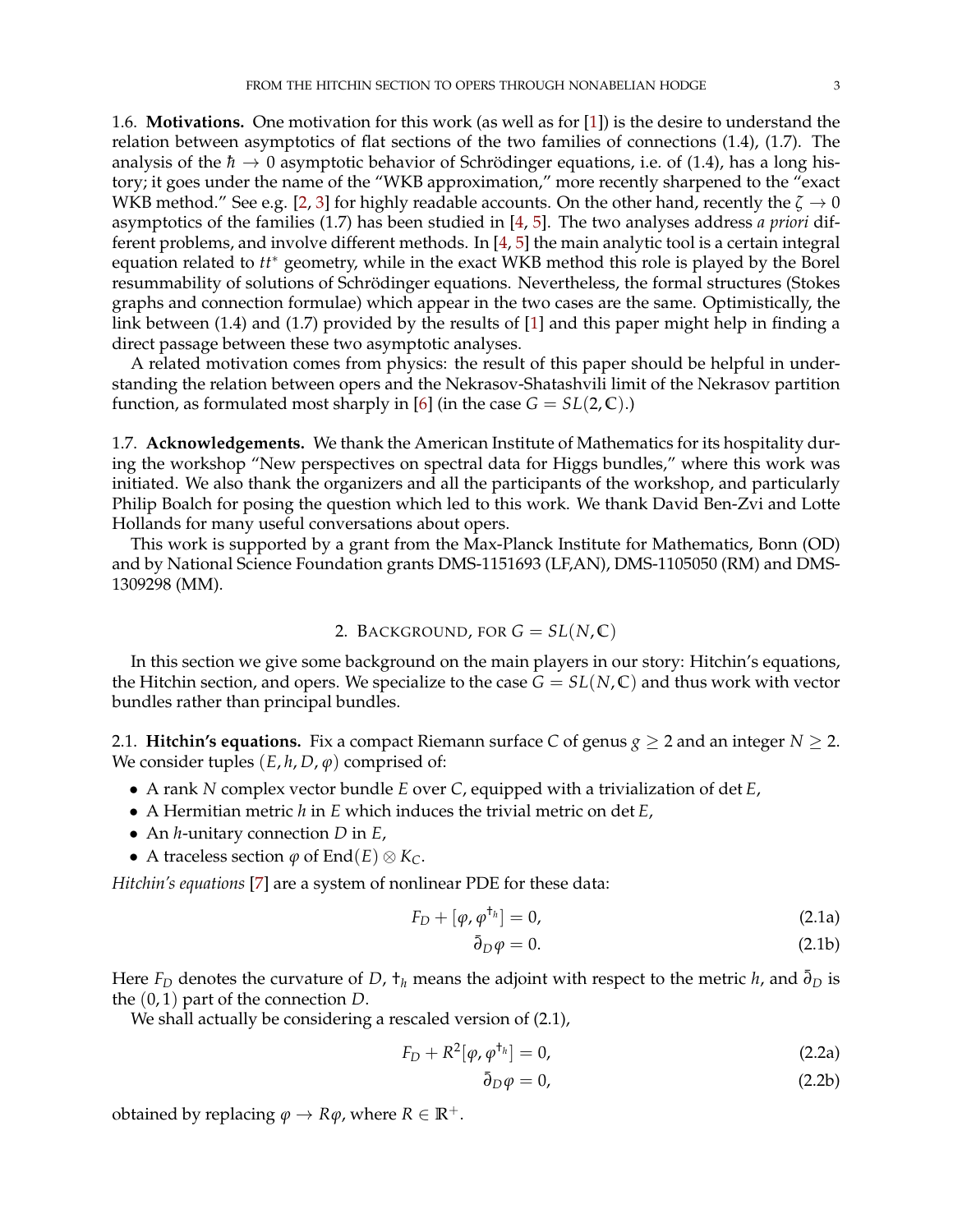<span id="page-4-0"></span>2.2. **Higgs bundles.** Now suppose given a solution  $(E, h, D, \varphi)$  of [\(2.2\)](#page-3-5). The operator  $\bar{\partial}_D$  gives a holomorphic structure on *E*. Equation [\(2.2b\)](#page-3-6) then says that  $\varphi$  is a holomorphic section of End(*E*) ⊗  $K_C$ . Thus the tuple  $(E, \bar{\partial}_D, \varphi)$  is an  $SL(N, \mathbb{C})$ -Higgs bundle:

**Definition 2.1.** An  $SL(N, \mathbb{C})$ -Higgs bundle over C is a tuple  $(E, \bar{\partial}_E, \varphi)$ :

- A rank *N* complex vector bundle *E* over *C*, equipped with a trivialization of det *E*,
- A holomorphic structure ¯*∂<sup>E</sup>* on *E*,
- A traceless holomorphic section *ϕ* of End(*E*) ⊗ *KC*.

<span id="page-4-1"></span>2.3. **Harmonic metrics.** Conversely, suppose given an  $SL(N,\mathbb{C})$ -Higgs bundle  $(E, \bar{\partial}, \varphi)$  and a Hermitian metric *h* on *E* inducing the trivial metric on det *E*. Then there is a unique *h*-unitary connection  $D_h$  in *E* whose  $(0,1)$  part is  $\bar{\partial}_{D_h} = \bar{\partial}_E$  (Chern connection). We write its  $(1,0)$  part as  $\partial_E^h$ , and the full  $D_h$  as

$$
D_h = \bar{\partial}_E + \partial_E^h. \tag{2.3}
$$

The equation [\(2.2b\)](#page-3-6) automatically holds when  $D = D_h$ . The equation [\(2.2a\)](#page-3-7) with  $D = D_h$  becomes a nonlinear PDE for the metric *h*:

**Definition 2.2.** Given an *SL*(*N*, **C**)-Higgs bundle (*E*, ¯*∂E*, *ϕ*), and *R* ∈ **R**+, a *harmonic metric with parameter R* is a Hermitian metric *h* on *E*, inducing the trivial metric on det *E*, such that

<span id="page-4-7"></span>
$$
F_{D_h} + R^2[\varphi, \varphi^{\dagger_h}] = 0. \tag{2.4}
$$

Thus, we have

<span id="page-4-5"></span> $R$ emark 2.3. *Given an SL*(N, ℂ)-Higgs bundle (E,  $\bar{\partial}_E$ ,  $\varphi$ ),  $R ∈ \mathbb{R}^+$ , and a harmonic metric h with pa*rameter R, the tuple* (*E*, *h*, *D<sup>h</sup>* , *ϕ*) *gives a solution of Hitchin's equations* [\(2.2\)](#page-3-5)*.*

Next we consider the existence of harmonic metrics.

**Definition 2.4.** An  $SL(N, \mathbb{C})$ -Higgs bundle  $(E, \bar{\partial}_E, \varphi)$  is called *stable* if there is no holomorphic  $\mathsf{subbundle}\; E' \subset E \;\mathsf{such\;that}\; \varphi(E') \subset E' \otimes K_C \;\mathsf{and}\; \deg(E') > 0.$ 

The following key result ("nonabelian Hodge theorem") is proven in  $[8]$ :

<span id="page-4-3"></span>**Theorem 2.5.** *Given a stable SL*(*N*, **C**)*-Higgs bundle* (*E*, ¯*∂E*, *ϕ*)*, and any R* ∈ **R**+*, there exists a unique harmonic metric h with parameter R.*

Combining this with Remark [2.3,](#page-4-5) we see that given a stable Higgs bundle and a parameter *R*, we obtain a solution of Hitchin's equations [\(2.2\)](#page-3-5) with parameter *R*.

<span id="page-4-2"></span>2.4. **Real twistor lines.** Given a solution (*E*, *h*, *D*, *ϕ*) of Hitchin's equations [\(2.2\)](#page-3-5) with parameter *R*, there is a corresponding family of flat non-unitary connections in *E*, given by the formula

<span id="page-4-6"></span>
$$
\nabla_{\zeta} = \zeta^{-1} R \varphi + D + \zeta R \varphi^{\dagger_h}, \qquad \zeta \in \mathbb{C}^{\times}.
$$
 (2.5)

Indeed, the statement that  $\nabla_{\zeta}$  is flat for all  $\zeta \in \mathbb{C}^{\times}$  is equivalent to [\(2.2\)](#page-3-5). The family [\(2.5\)](#page-4-6) is sometimes called a "real twistor line," because of the role it plays in the twistorial description of the hyperkähler metric on the moduli space of solutions of [\(2.2\)](#page-3-5).

<span id="page-4-4"></span><sup>&</sup>lt;sup>1</sup>More precisely, the theorem in [\[8\]](#page-23-8) concerns  $GL(N, \mathbb{C})$ -bundles rather than  $SL(N, \mathbb{C})$ -bundles, but it is straightforward to deduce the version for *SL*(*N*, **C**)-bundles.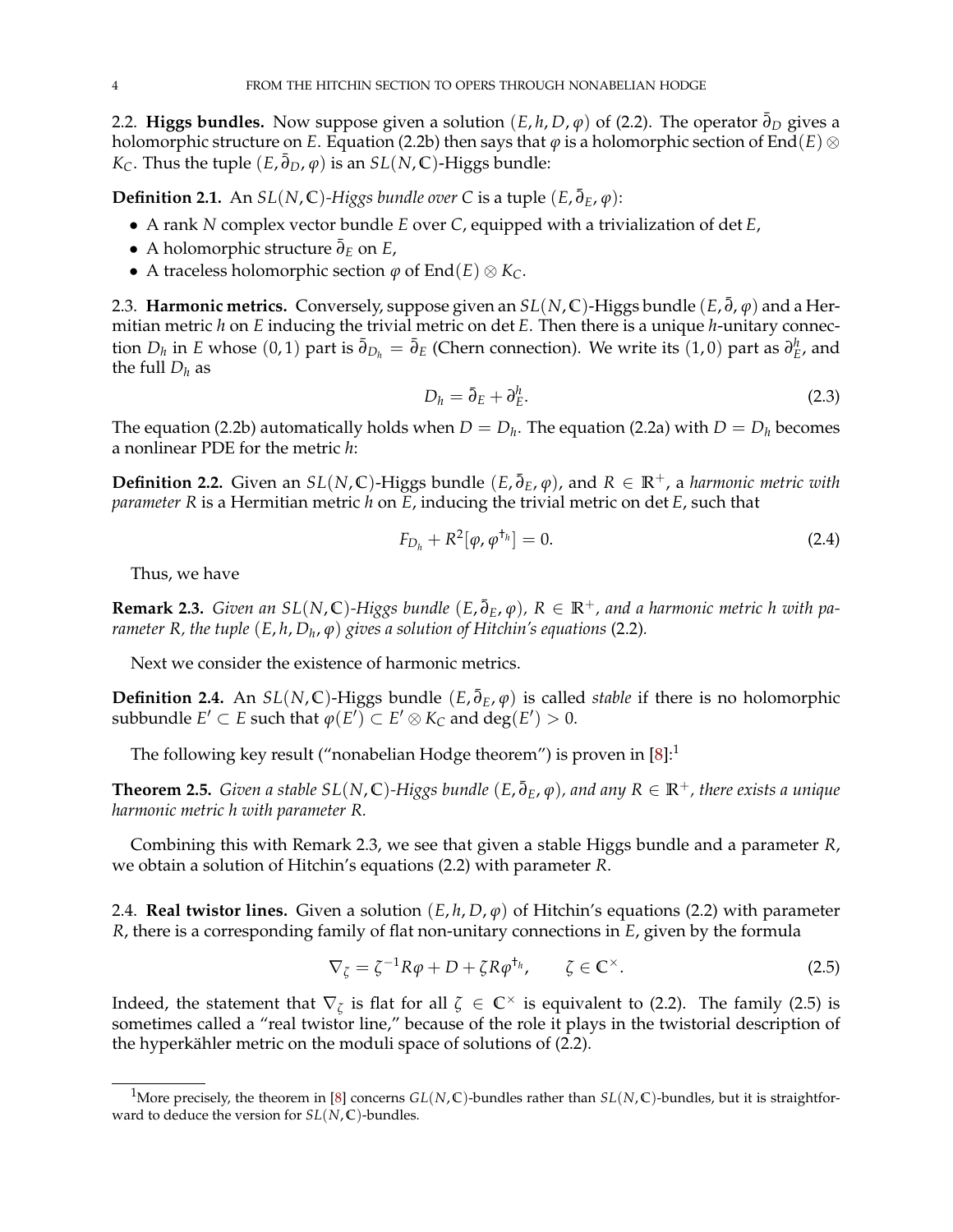## <span id="page-5-0"></span>2.5. **The principal**  $\mathfrak{sl}(2,\mathbb{C})$ -triple. Define

<span id="page-5-4"></span>
$$
H = \begin{pmatrix} N-1 & & & & \\ & N-3 & & & \\ & & \ddots & & \\ & & & -N+3 & \\ & & & & -N+1 \end{pmatrix}, \qquad (2.6)
$$
  
\n
$$
X_{+} = \begin{pmatrix} 0 & \sqrt{r_{1}} & & & \\ & 0 & \sqrt{r_{2}} & & \\ & & \ddots & \ddots & \\ & & & 0 & \sqrt{r_{N-1}} \\ & & & & 0 \end{pmatrix}, \qquad (2.7)
$$
  
\n
$$
X_{-} = \begin{pmatrix} 0 & & & \\ \sqrt{r_{1}} & 0 & & \\ & \sqrt{r_{2}} & \ddots & \\ & & & \ddots & 0 \\ & & & & \sqrt{r_{N-1}} & 0 \end{pmatrix}, \qquad (2.8)
$$

where

<span id="page-5-7"></span>
$$
r_i = i(N - i). \tag{2.9}
$$

These make up an  $\mathfrak{sl}(2,\mathbb{C})$ -triple:

<span id="page-5-6"></span>
$$
[H, X_{\pm}] = \pm 2X_{\pm}, \qquad [X_{+}, X_{-}] = H. \tag{2.10}
$$

In addition, for each  $n \geq 1$ , choose (once and for all) a nonzero matrix  $X_n$ , such that only the *ij* entries with *j* − *i* = *n* are nonzero (the *n* th superdiagonal), or equivalently

<span id="page-5-2"></span>
$$
[H, X_n] = 2nX_n, \tag{2.11}
$$

and also

<span id="page-5-3"></span>
$$
[X_+, X_n] = 0. \t(2.12)
$$

For example, when  $N=4$  we could choose √

$$
X_1 = \begin{pmatrix} 0 & \sqrt{3} & 0 & 0 \\ 0 & 0 & 2 & 0 \\ 0 & 0 & 0 & \sqrt{3} \\ 0 & 0 & 0 & 0 \end{pmatrix}, \quad X_2 = \begin{pmatrix} 0 & 0 & 1 & 0 \\ 0 & 0 & 0 & 1 \\ 0 & 0 & 0 & 0 \\ 0 & 0 & 0 & 0 \end{pmatrix}, \quad X_3 = \begin{pmatrix} 0 & 0 & 0 & 1 \\ 0 & 0 & 0 & 0 \\ 0 & 0 & 0 & 0 \\ 0 & 0 & 0 & 0 \end{pmatrix}. \tag{2.13}
$$

For later use we record a few facts, obtained by direct computation:

<span id="page-5-5"></span>**Proposition 2.6.** *We have the following:*

- *The equations* [\(2.11\)](#page-5-2), [\(2.12\)](#page-5-3) *determine*  $X_n$  *up to a scalar multiple for*  $n > 0$ *, and the solution*  $X_n$  *has the antidiagonal symmetry*  $(X_n)_{ij} = (X_n)_{N+1-j,N+1-i}.$
- *The equations* [\(2.11\)](#page-5-2)*,* [\(2.12\)](#page-5-3) *determine X*<sup>0</sup> *to be a multiple of the identity.*
- *The equations* [\(2.11\)](#page-5-2), [\(2.12\)](#page-5-3) *have only the solution*  $X_n = 0$  *for*  $n < 0$ *.*

## <span id="page-5-1"></span>2.6. **The Hitchin component.**

**Definition 2.7.** The *Hitchin base* is the vector space

$$
\mathcal{B} = \bigoplus_{n=2}^{N} H^{0}(C, K_{C}^{n}).
$$
\n(2.14)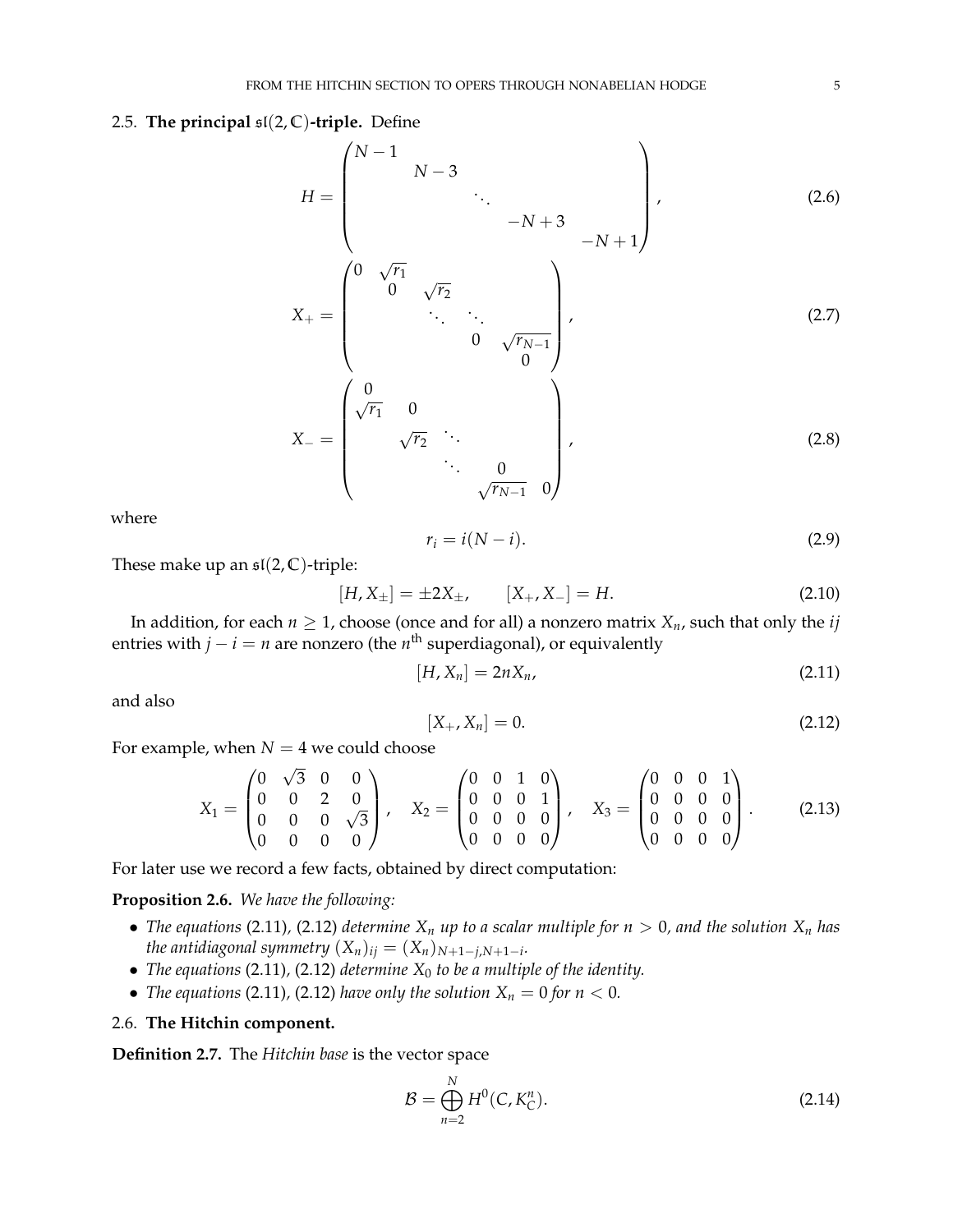We denote points of  $\beta$  by

$$
\mathbf{u} = (\phi_2, \dots, \phi_N). \tag{2.15}
$$

Now fix a spin structure on  $C$ , i.e. a holomorphic line bundle  $\mathcal L$  over  $C$  equipped with an isomorphism  $\mathcal{L}^2 \simeq K_C$ . Over each local coordinate chart  $(U,z)$  on  $C$ ,  $\mathcal L$  has two distinguished trivimorphism  $L^2 \cong N_C$ . Over each local coordinate chart  $(u,z)$  on  $c, L$  has two distinguished trivi-<br>alizations corresponding to the two square roots  $\sqrt{dz}$ ; we choose one of these arbitrarily for each chart. Then the transition map for  $\mathcal L$  between charts  $(U, z)$  and  $(U', z')$  is

$$
(z,s) \sim (z', s' = \alpha_{z,z'}s),
$$
 where  $\alpha_{z,z'} = \frac{\sqrt{dz}}{\sqrt{dz'}}.$  (2.16)

**Definition 2.8.** The *Hitchin component* is a set of stable  $SL(N, \mathbb{C})$ -Higgs bundles  $(E, \bar{\partial}_E, \varphi_u)$ , parameterized by  $\mathbf{u} \in \mathcal{B}$ , as follows:

• *E* is the smooth vector bundle

<span id="page-6-0"></span>
$$
E = \mathcal{L}^{N-1} \oplus \mathcal{L}^{N-3} \oplus \cdots \oplus \mathcal{L}^{-N+3} \oplus \mathcal{L}^{-N+1}.
$$
 (2.17)

Our distinguished local trivializations of  $\mathcal L$  induce distinguished local trivializations of  $E$ . Note that the exponents appearing in [\(2.17\)](#page-6-0) are the diagonal entries of the matrix *H* from [\(2.6\)](#page-5-4). Thus the transition maps between distinguished trivializations of *E* are

<span id="page-6-2"></span>
$$
\alpha_{z,z'}^H = \begin{pmatrix} \alpha_{z,z'}^{N-1} & & & \\ & \alpha_{z,z'}^{N-3} & & \\ & & \ddots & \\ & & & \alpha_{z,z'}^{-N+3} \\ & & & & \alpha_{z,z'}^{-N+1} \end{pmatrix} .
$$
 (2.18)

- $\bar{\partial}_E$  is the holomorphic structure on *E* induced from the one on  $\mathcal{L}$ .
- Fix a chart  $(U, z)$  and write  $\phi_n = P_{n,z} dz^n$ . The Higgs field  $\phi_u \in End E \otimes K_C$  is, relative to the distinguished local trivialization of *E*,

<span id="page-6-1"></span>
$$
\varphi_{\mathbf{u},z} = \left(X_- + \sum_{n=1}^{N-1} P_{n+1,z} X_n\right) dz.
$$
 (2.19)

(Note that this indeed makes global sense, i.e.  $\alpha_{z,z'}^H \varphi_{\mathbf{u},z} \alpha_{z',z}^H = \varphi_{\mathbf{u},z'}$ .)

**Example 2.9.** For  $N = 5$ , (for one choice of normalizations of the  $X_n$ ),

$$
\varphi_{\mathbf{u}} = \begin{pmatrix} 0 & 2P_2 & 2P_3 & P_4 & P_5 \\ 2 & 0 & \sqrt{6}P_2 & \sqrt{6}P_3 & P_4 \\ 0 & \sqrt{6} & 0 & \sqrt{6}P_2 & 2P_3 \\ 0 & 0 & \sqrt{6} & 0 & 2P_2 \\ 0 & 0 & 0 & 2 & 0 \end{pmatrix} dz.
$$
 (2.20)

Here and below, when working in a single coordinate chart (*U*, *z*), we sometimes drop the explicit subscripts *z* to reduce clutter. Note that the characteristic polynomial of this matrix is

$$
t^5 - 20P_2t^3 - 14\sqrt{6}P_3t^2 - (24P_4 - 64P_2^2)t - (24P_5 - 32\sqrt{6}P_2P_3),
$$
\n(2.21)

so with our conventions, the *P<sup>n</sup>* are *not* the coefficients of the characteristic polynomial, but they both determine and can be recovered from these coefficients.

When *N* is even, the Hitchin component depends on the choice of spin structure. When *N* is odd, only even powers of  $\mathcal L$  appear, so in fact the Hitchin component does not depend on the spin structure.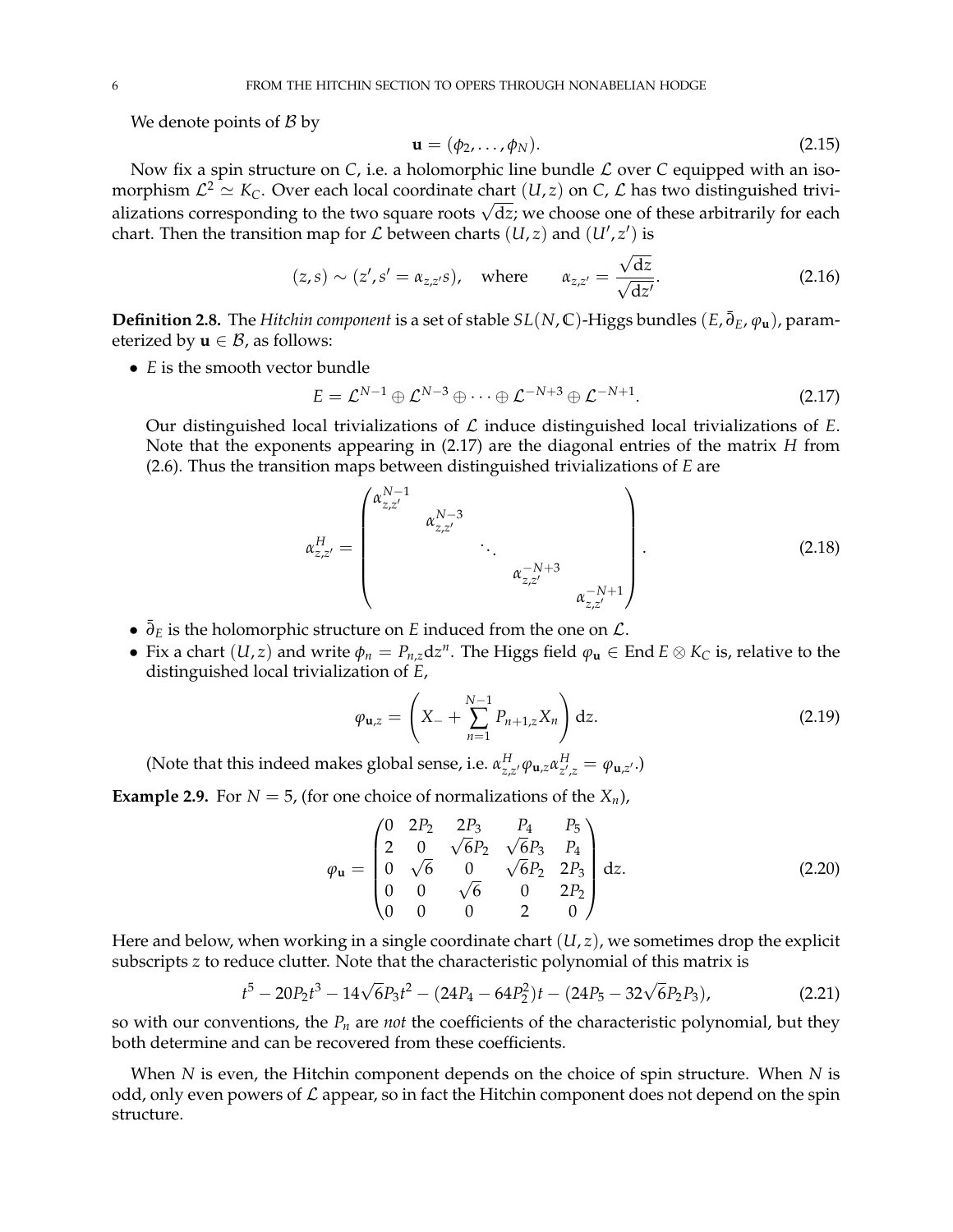<span id="page-7-0"></span>2.7. **The bilinear pairing.** The bundle *E* given by [\(2.17\)](#page-6-0) has a nondegenerate complex bilinear pairing *S*, i.e. an isomorphism  $S : E \to E^*$ , coming from the fact that  $\mathcal{L}^{-n} = (\mathcal{L}^n)^*$ . In our distinguished trivializations this is simply

<span id="page-7-2"></span>
$$
S = \begin{pmatrix} 1 & 1 \\ 1 & \cdots & 1 \end{pmatrix}.
$$
 (2.22)

The antidiagonal symmetry of  $X_{\pm}$  and the  $X_n$  can be restated as saying that they are self-adjoint with respect to *S*, i.e.

$$
S^{-1}X_n^T S = X_n \t\t(2.23)
$$

and similarly for *X*<sup> $\pm$ </sup>. Thus, for any **u**  $\in$  *B*, the Higgs field  $\varphi$ **u** of [\(2.19\)](#page-6-1) is also *S*-self-adjoint,

<span id="page-7-4"></span>
$$
S^{-1}\varphi_{\mathbf{u}}^T S = \varphi_{\mathbf{u}}.\tag{2.24}
$$

We define End<sub>S</sub> *E* to be the subalgebra of traceless *S*-skew-adjoint endomorphisms,

$$
End_{S} E = \{ S : S^{-1} \chi^{T} S = -\chi \text{ and Tr} S = 0 \} \subset \text{End} E. \tag{2.25}
$$

We then have

<span id="page-7-5"></span>**Lemma 2.10.** *If*  $\chi \in$  End<sub>*S*</sub> *E*, *then*  $[X_+, \chi] = 0$  *if and only if*  $\chi = 0$ *.* 

*Proof.* This follows directly from Proposition [2.6,](#page-5-5) which says that if  $[X_+, \chi] = 0$ , then  $\chi$  is a combination of  $X_0, X_1, \ldots, X_N$ , and thus is *S*-self-adjoint.

<span id="page-7-1"></span>2.8. **The natural metric.** The Higgs bundle corresponding to the origin of  $\beta$  is particularly important:

**Definition 2.11.** The *uniformizing Higgs bundle* is the element (*E*, ¯*∂E*, *ϕ***0**) of the Hitchin component, where **0** =  $(0, 0, \ldots, 0) \in \mathcal{B}$ .

Here is the reason for the name. By the uniformization theorem, the conformal class determined by the complex structure on *C* contains a unique Riemannian metric  $g_\text{t}$  with constant curvature −4. More generally,  $g_\natural/R^2$  is the unique metric with constant curvature −4 $R^2$ . This in turn induces a metric on *E*, as follows:

**Definition 2.12.** The *natural metric*  $h_\text{b}(R)$  on the bundle *E* of [\(2.17\)](#page-6-0) is orthogonal with respect to the decomposition [\(2.17\)](#page-6-0), and on  $\mathcal{L}^n \subset E$ , is induced by  $g_\natural/R^2$ , i.e.,

$$
h_{\natural}(R) = R^n g_{\natural}^{-n/2} \qquad \text{on } \mathcal{L}^n \subset E. \tag{2.26}
$$

We write  $h_{\natural}$  for  $h_{\natural}(R = 1)$ .

Thus, viewing Hermitian metrics as maps  $E \to \overline{E}^*$ , we have

<span id="page-7-6"></span>
$$
h_{\natural}(R) = h_{\natural} \circ R^{H}.
$$
\n(2.27)

For future use we also describe  $h_{\natural}(R)$  relative to the distinguished local trivializations of *E*. In a local coordinate chart (*U*, *z*), we can write

<span id="page-7-3"></span>
$$
g_{\natural} = \lambda_{\natural,z}^2 dz dz, \quad \text{where} \quad \partial_{\bar{z}} \partial_z \log \lambda_{\natural,z} - \lambda_{\natural,z}^2 = 0. \tag{2.28}
$$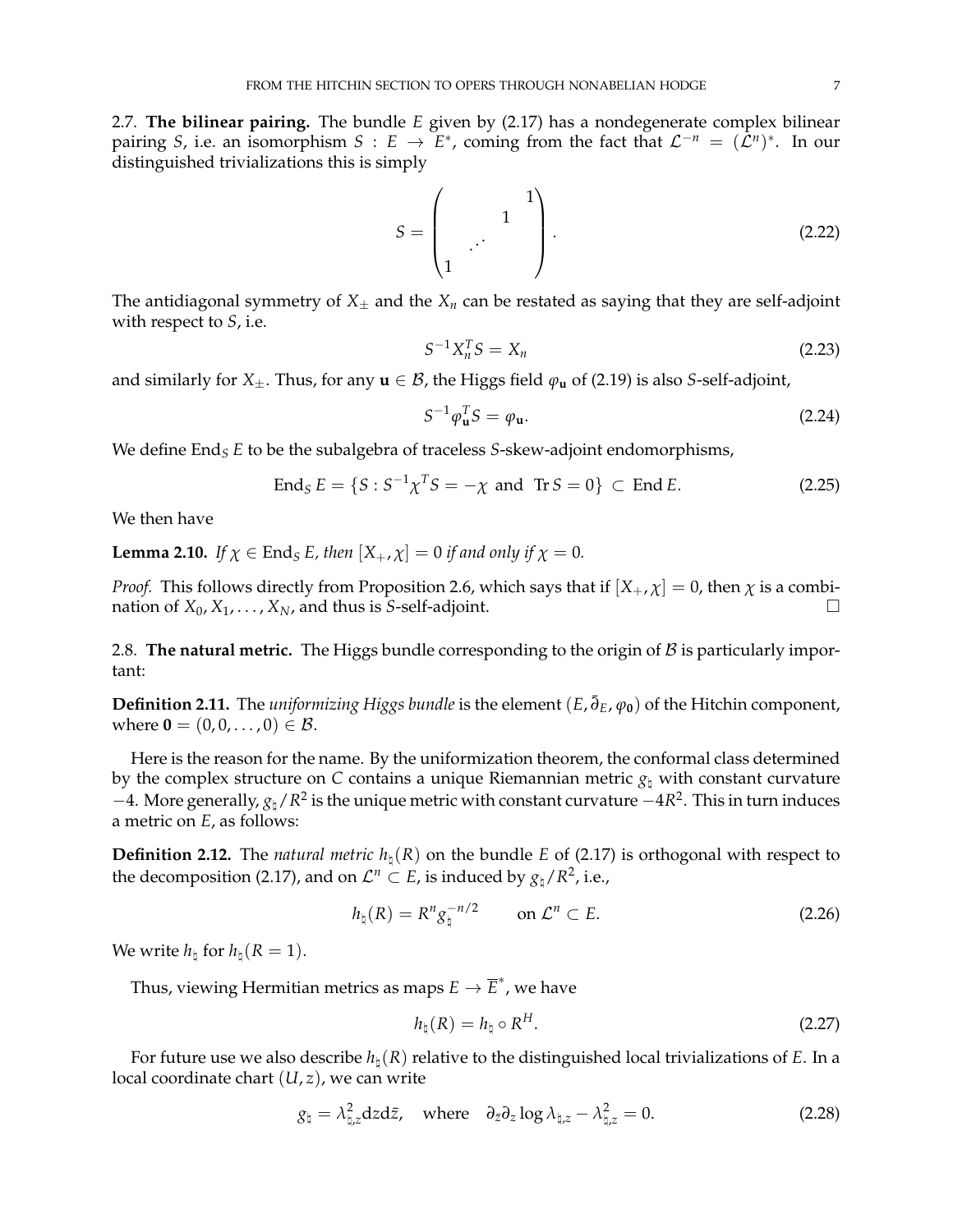Then

<span id="page-8-2"></span>
$$
h_{\natural,z}(R) = R^H \lambda_{\natural,z}^{-H} = \begin{pmatrix} R^{N-1} \lambda_{\natural,z}^{1-N} & & & \\ & R^{N-3} \lambda_{\natural,z}^{3-N} & & \\ & & \ddots & \\ & & & R^{3-N} \lambda_{\natural,z}^{N-3} \\ & & & & R^{1-N} \lambda_{\natural,z}^{N-1} \end{pmatrix} . \tag{2.29}
$$

Note that  $h_\natural(R)$  is compatible with *S* in the sense that, using *S* to identify  $E \simeq E^*$ , the dual metric induced by  $h_\natural(R)$  is equal to  $h_\natural(R)$  itself. This is expressed concretely by the equation

<span id="page-8-1"></span>
$$
S^{-1}h_{\natural}(R)^{T} = h_{\natural}(R)^{-1}\bar{S}
$$
\n(2.30)

where both sides are maps  $\bar{E} \to E$ . [\(2.30\)](#page-8-1) is straightforward to check directly using [\(2.22\)](#page-7-2), [\(2.29\)](#page-8-2). It follows in particular that *S* intertwines the Chern connections on *E* and *E* ∗ :

<span id="page-8-4"></span>
$$
S^{-1} \circ (\bar{\partial}_E)^T \circ S = \bar{\partial}_E, \qquad S^{-1} \circ (\partial_E^{h_{\natural}})^T \circ S = \partial_E^{h_{\natural}}.
$$
 (2.31)

The next proposition, from [\[9\]](#page-23-9), explains the importance of  $h_{\mu}(R)$  for our purposes:

<span id="page-8-5"></span>**Proposition 2.13.** *The harmonic metric on the uniformizing Higgs bundle* (*E*, ¯*∂E*, *ϕ***0**) *with parameter R is*  $h_{\text{h}}(R)$ .

*Proof.* We just compute directly in the distinguished trivializations:

$$
F_{D_{h_{\natural}(R)}} + R^2 \left[ \varphi_0, \varphi_0^{\dagger_{h_{\natural}(R)}} \right] = \left( \partial_{\bar{z}} \partial_z \log(\lambda_{\natural}) H + \left[ X_{-}, \lambda_{\natural}^2 X_{+} \right] \right) dz \wedge d\bar{z}
$$
 (2.32)

$$
= \left(\partial_{\bar{z}}\partial_z \log(\lambda_{\natural}) - \lambda_{\natural}^2\right) H \, dz \wedge d\bar{z}
$$
 (2.33)

$$
=0.\t(2.34)
$$

 $\Box$ 

<span id="page-8-0"></span>2.9. *SL*(*N*, **C**)**-opers.** We now recall the notion of *SL*(*N*, **C**)*-oper*:

<span id="page-8-3"></span>**Definition 2.14.** An  $SL(N, \mathbb{C})$ -oper on C is a tuple  $(E, \nabla, F_{\bullet})$ :

- A rank *N* complex vector bundle *E* over *C*, equipped with a trivialization of the determinant bundle det *E*,
- A flat connection ∇ on *E*,
- A filtration  $0 = F_0 \subset F_1 \subset \cdots \subset F_N = E$  of subbundles of *E*,

such that

- Each  $F_n$  is holomorphic (with respect to the holomorphic structure  $\bar{\partial}_{\nabla}$ ),
- $\bullet$  If *ψ* is a section of *F<sub>n</sub>* then  $\nabla$ *ψ* lies in the subbundle *F<sub>n+1</sub>* ⊗ *K<sub>C</sub>* ⊂ *E* ⊗ *K<sub>C</sub>*,
- The induced linear map

$$
\bar{\nabla}: F_n/F_{n-1} \to F_{n+1}/F_n \otimes K_C \tag{2.35}
$$

is an isomorphism of line bundles, for  $1 \le n \le N - 1$ .

A flat holomorphic bundle (*E*, ∇) can admit at most one filtration *F*• satisfying the properties above. Thus an *SL*(*N*, **C**)-oper is a special sort of flat *SL*(*N*, **C**)-bundle; in fact, *SL*(*N*, **C**)-opers form a holomorphic Lagrangian subspace in the moduli space of flat *SL*(*N*, **C**)-bundles. However, we will not use this picture explicitly; our constructions will produce the required filtrations directly in a local way. For more background on opers see e.g. [\[10,](#page-23-10) [11,](#page-23-11) [12\]](#page-23-12).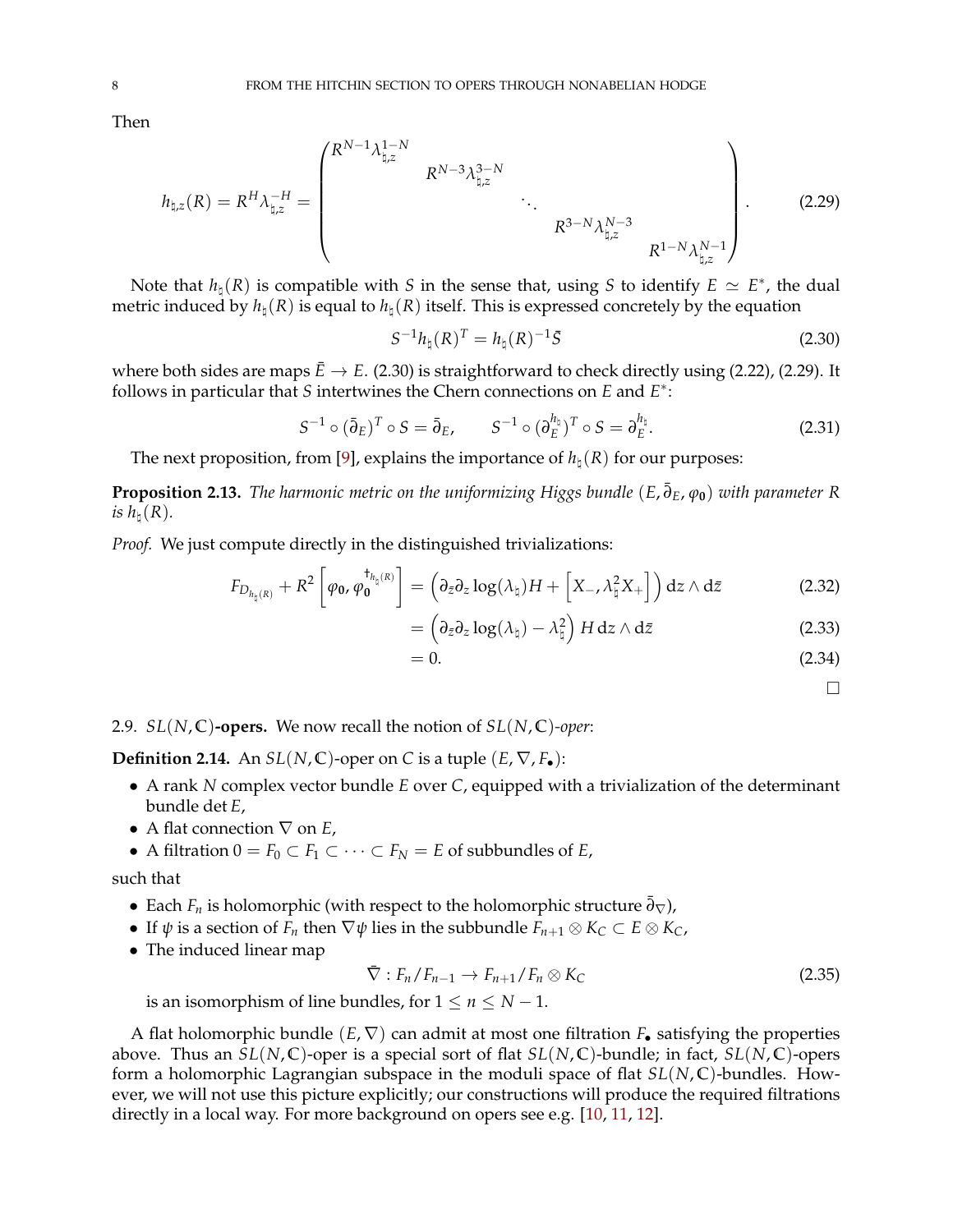<span id="page-9-0"></span>2.10. **A construction of**  $SL(N, \mathbb{C})$ -opers. We now recall a construction of  $SL(N, \mathbb{C})$ -opers which is particularly convenient for our purposes. This construction has its roots in the work of Drinfeld-Sokolov; see e.g. [\[13\]](#page-23-13) for a point of view close to ours.

We first describe a 1-parameter family of bundles  $E_h$  ( $\hbar \in \mathbb{C}$ ), equipped with holomorphic structures  $\bar{\partial}_{E_h}$  and holomorphic filtrations  $F_{h,\bullet}$ . Then for any  $\mathbf{u} \in \mathcal{B}$  we will construct a corresponding 1-parameter family of connections  $\nabla_{\hbar,\mathbf{u}}$  ( $\hbar \in \mathbb{C}^\times$ ), compatible with the holomorphic structures and filtrations, so that  $(E_h, \nabla_{h,\mathbf{u}}, F_{h,\bullet})$  is a 1-parameter family of opers:

## <span id="page-9-1"></span>**Proposition 2.15.** *We have the following:*

• For any  $h \in \mathbb{C}$ , the  $SL(N, \mathbb{C})$ -valued transition functions

<span id="page-9-2"></span>
$$
T_{\hbar,z,z'} = \alpha_{z,z'}^H \exp(\hbar \alpha_{z,z'}^{-1} \partial_z \alpha_{z,z'} X_+) \tag{2.36}
$$

*define a holomorphic rank N vector bundle* (E<sub>ħ</sub>, $\bar{\partial}_{E_h}$ ) *over C, carrying a filtration F<sub>ħ,•</sub>, and equipped with a distinguished trivialization for each local coordinate patch* (*U*, *z*) *on C.*

• For any  $\hbar \in \mathbb{C}^\times$  and  $\mathbf{u} \in \mathcal{B}$ , there exists a canonical  $SL(N,\mathbb{C})$ -oper  $(E_{\hbar}, \nabla_{\hbar, \mathbf{u}}, F_{\hbar, \bullet})$ , compatible with *the holomorphic structure* ¯*∂Eh*¯ *. Relative to the distinguished trivializations of Eh*¯ *on patches* (*U*, *z*) *in the atlas given by Fuchsian uniformization,*  $\nabla_{\hbar, \mathbf{u}}$  *is given by* 

<span id="page-9-5"></span>
$$
\nabla_{\hbar, \mathbf{u}, z} = \mathbf{d} + \hbar^{-1} \varphi_{\mathbf{u}, z}, \tag{2.37}
$$

*where (as noted earlier)*

$$
\varphi_{\mathbf{u},z} = \left(X_- + \sum_{n=1}^{N-1} P_{n+1,z} X_n\right) dz.
$$
 (2.38)

The remainder of this section is devoted to the proof of Proposition [2.15.](#page-9-1)

When  $\hbar = 0$ ,  $E_0$  is just the bundle *E* described by [\(2.17\)](#page-6-0), with transition functions  $\alpha_{z,z'}^H$  as given in [\(2.18\)](#page-6-2). The transition functions  $T_{\hbar,z,z'}$  for  $E_{\hbar}$  are a deformation of this. However, there is still something to check:

**Lemma 2.16.** *The transition functions* [\(2.36\)](#page-9-2) *obey the cocycle condition*

<span id="page-9-3"></span>
$$
T_{\hbar, z, z''} = T_{\hbar, z', z''} T_{\hbar, z, z'}.
$$
\n(2.39)

*Proof.* We will exhibit an alternative representation

<span id="page-9-6"></span>
$$
T_{\hbar,z,z'} = M_{\hbar,z'} \alpha_{z,z'}^H M_{\hbar,z'}^{-1}, \tag{2.40}
$$

from which the cocycle condition [\(2.39\)](#page-9-3) is immediate.

Fix some metric *g* on *C*, represented locally as

$$
g = \lambda_z^2 \, dz \, dz,\tag{2.41}
$$

and let

$$
f_z = \partial_z \log \lambda_z. \tag{2.42}
$$

Then  $\lambda_{z'} = \lambda_z |\alpha_{z,z'}|^2$ , whence

<span id="page-9-4"></span>
$$
f_{z'} = (\partial_z \alpha_{z,z'}) \alpha_{z,z'} + \alpha_{z,z'}^2 f_z.
$$
 (2.43)

Now define

$$
M_{\hbar,z} = \exp(\hbar f_z X_+). \tag{2.44}
$$

Then we compute directly

$$
M_{\hbar, z'} \alpha_{z, z'}^H M_{\hbar, z}^{-1} = \exp(\hbar f_{z'} X_+) \alpha_{z, z'}^H \exp(-\hbar f_z X_+) \tag{2.45}
$$

$$
= \alpha_{z,z'}^H \exp(\hbar f_{z'} \alpha_{z,z'}^{-2} X_+) \exp(-\hbar f_z X_+) \tag{2.46}
$$

$$
= \alpha_{z,z'}^H \exp(\hbar \alpha_{z,z'}^{-1} \partial_z \alpha_{z,z'} X_+) \tag{2.47}
$$

$$
=T_{\hbar,z,z'}\tag{2.48}
$$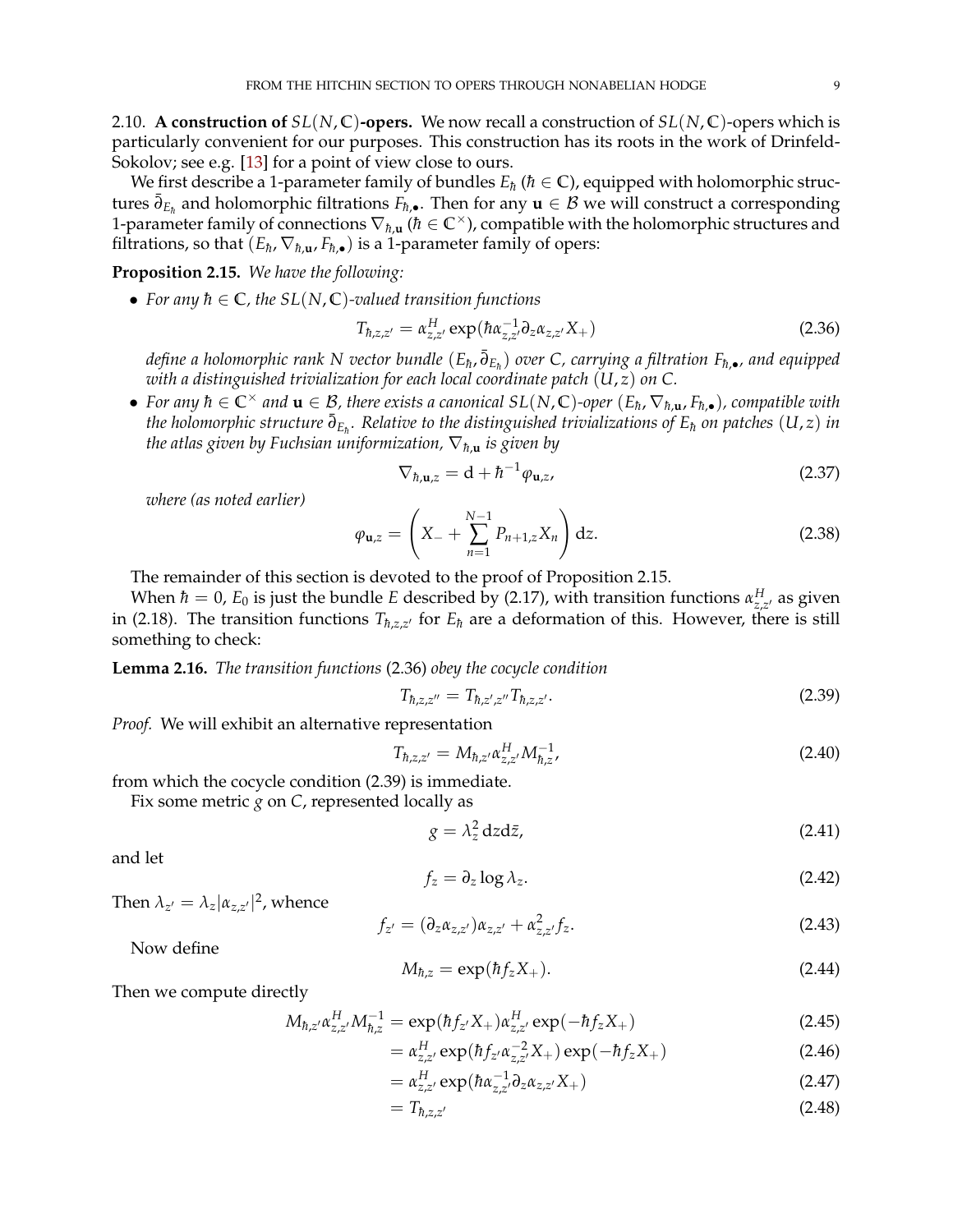where the second equality uses the relation

<span id="page-10-0"></span>
$$
\alpha^{-H} X_+ \alpha^H = \alpha^{-2} X_+ \tag{2.49}
$$

obtained by exponentiating  $(2.10)$ , and the third uses  $(2.43)$ .

We have now shown that the transition functions  $T_{\hbar,z,z'}$  determine a vector bundle  $E_{\hbar}$  over  $C$ . Moreover, the  $T_{\hbar,z,z'}$  are holomorphic, so  $E_{\hbar}$  has a holomorphic structure  $\bar{\partial}_{E_{\hbar}}$ , represented by  $\bar{\partial}$  in the distinguished local trivializations. (In other words, the distinguished local trivializations are holomorphic.) Note also that  $T_{\hbar,z,z'}$  is an upper-triangular matrix, so it preserves the filtration  $F_{\hbar,\bullet}$ , where  $F_{\hbar,n}$  is spanned by the first *n* basis vectors, and this filtration is defined globally.

Although  $E_0 \not\simeq E_h$  when  $\hbar \neq 0$ , all the other  $E_h$  are isomorphic:

**Proposition 2.17.** For any  $\lambda \in \mathbb{C}^\times$  and  $\hbar \in \mathbb{C}$ , there is an isomorphism  $E_\hbar \stackrel{\sim}{\to} E_{\lambda^2 \hbar}$  given by  $\lambda^H$  in the *distinguished local trivializations.*

*Proof.* We simply note that by (2.49) and (2.36), 
$$
\lambda^H T_{z,z',\hbar} = T_{z,z',\lambda^2 \hbar} \lambda^H
$$
.

We now finally describe the connection  $\nabla_{\hbar,\mathbf{u}}$  on  $E_{\hbar}$ . For this purpose it is convenient to restrict the choice of coordinate systems. We fix a complex projective structure on *C*, i.e. an atlas of coordinate charts (*U*, *z*) with coordinates differing by Möbius transformations,

<span id="page-10-1"></span>
$$
z' = \frac{az+b}{cz+d'}, \qquad ad - bc = 1.
$$
 (2.50)

The particular complex projective structure we choose is the one coming from Fuchsian uniformization, i.e. the realization of *C* as a quotient of the upper half-plane by a subgroup Γ ⊂ *SL*(2, **R**). Now we can check:

**Lemma 2.18.** *The formula* [\(2.37\)](#page-9-5) *defines a global connection in*  $E_h$ *.* 

*Proof.* We must check that

$$
T_{\hbar, z, z'} \circ \nabla_{\hbar, \mathbf{u}, z} \circ T_{\hbar, z, z'}^{-1} = \nabla_{\hbar, \mathbf{u}, z'} \tag{2.51}
$$

when *z* and *z'* are related by [\(2.50\)](#page-10-1). We compute the LHS directly, writing  $\alpha = \alpha_{z,z'}$  for simplicity. It is a sum of three terms. The first is

$$
\alpha^H \exp(\hbar \alpha^{-1} \partial_z \alpha X_+) \circ \mathrm{d} \circ \exp(-\hbar \alpha^{-1} \partial_z \alpha X_+) \alpha^{-H} \tag{2.52}
$$

$$
= d + \left[ \alpha^H \left( (-\hbar \partial_z^2 \log \alpha) X_+ \right) \alpha^{-H} + (-\partial_z \log \alpha) H \right] dz \tag{2.53}
$$

$$
= d + \left[ (-\hbar \alpha^2 \partial_z^2 \log \alpha) X_+ + (-\partial_z \log \alpha) H \right] dz.
$$
 (2.54)

Next is

$$
\hbar^{-1}\alpha^{H}\exp(\hbar\alpha^{-1}\partial_{z}\alpha X_{+})X_{-}\exp(-\hbar\alpha^{-1}\partial_{z}\alpha X_{+})\alpha^{-H}
$$
\n(2.55)

$$
= \hbar^{-1} \alpha^{H} (X_{-} + (\hbar \partial_{z} \log \alpha) [X_{+}, X_{-}] + \frac{1}{2} (\hbar \partial_{z} \log \alpha)^{2} [X_{+}, [X_{+}, X_{-}]] ) \alpha^{-H}
$$
(2.56)

$$
= \hbar^{-1} \alpha^H (X_- + (\hbar \partial_z \log \alpha) H - (\hbar \partial_z \log \alpha)^2 X_+) \alpha^{-H}
$$
\n(2.57)

$$
= \hbar^{-1} \alpha^{-2} X_{-} + (\partial_z \log \alpha) H - \hbar \alpha^2 (\partial_z \log \alpha)^2 X_{+}.
$$
\n(2.58)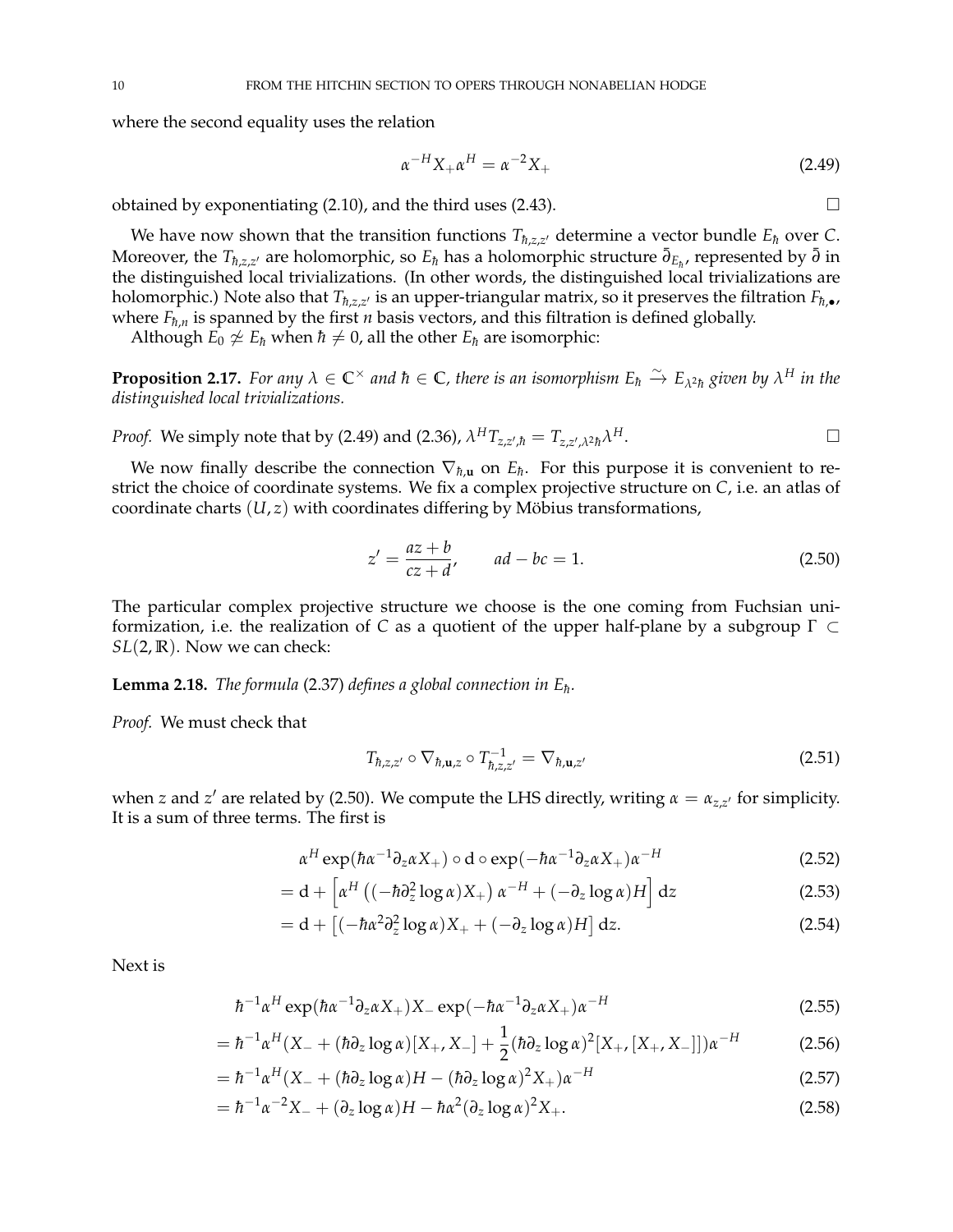The transformation for the other terms in  $\hbar^{-1}\varphi_{\mathbf{u},z}$  is simpler since they commute with  $X_+$ , and we obtain

$$
\hbar^{-1}\alpha^{H}\exp(\hbar\alpha^{-1}\partial_{z}\alpha X_{+})\left(\sum_{n=1}^{N-1}P_{n+1,z}X_{n}\right)\exp(-\hbar\alpha^{-1}\partial_{z}\alpha X_{+})\alpha^{-H}
$$
\n(2.59)

$$
= \hbar^{-1} \alpha^H \left( \sum_{n=1}^{N-1} P_{n+1,z} X_n \right) \alpha^{-H}
$$
 (2.60)

$$
= \hbar^{-1} \sum_{n=1}^{N-1} P_{n+1,z} \alpha^{2n} X_n.
$$
 (2.61)

Combining all these terms, the terms proportional to *H* cancel nicely and we get the desired result  $\nabla_{\hbar, \mathbf{u}, z'}$ , *except* for an extra term  $\varepsilon X_+$ , where

<span id="page-11-1"></span>
$$
\varepsilon = -\hbar ((\partial_z \alpha)^2 + \alpha^2 \partial_z^2 \log \alpha). \tag{2.62}
$$

It is precisely at this point where we have to use the restriction of the coordinate atlas. Indeed, for the transformations [\(2.50\)](#page-10-1),

$$
\alpha = \pm (cz + d),\tag{2.63}
$$

and  $(2.62)$  vanishes in this case.

Finally note that the explicit formulas [\(2.37\)](#page-9-5) and [\(2.8\)](#page-5-7) say  $\nabla_{h,\mathbf{u},z}$  has nowhere-vanishing entries on the first subdiagonal, and all entries below this subdiagonal vanish. This is equivalent to saying that  $\nabla_{\hbar, \mathbf{u}}$  obeys the last condition in Definition [2.14,](#page-8-3) and completes the proof that  $(E_\hbar, \nabla_{\hbar, \mathbf{u}}, F_{\hbar, \bullet})$  is an *SL*(*N*, **C**)-oper, thus completing the proof of Proposition [2.15.](#page-9-1)

<span id="page-11-0"></span>2.11.  $SL(N, \mathbb{C})$ -opers and differential operators. This section is not used directly in the rest of the paper. Its purpose is to recall the sense in which *SL*(*N*, **C**)-opers are equivalent to certain *N*-th order linear scalar differential operators. This construction is well known; we include it here just to spell out its relation with the description of opers in Proposition [2.15](#page-9-1) as connections on  $E_{\hbar}$ .

When  $\psi$  is a holomorphic section of  $\mathcal{L}^{1-N}$ , let  $\psi^{[N-1]}$  denote the  $(N-1)$ -jet of  $\psi$ , which is a holomorphic section of the jet bundle  $J^{N-1}(\mathcal{L}^{1-N}).$ 

## **Proposition 2.19.** *Fix*  $\mathbf{u} \in \mathcal{B}$ *. There exists a unique holomorphic isomorphism*

$$
\Phi_{\mathbf{u}}: J^{N-1}(\mathcal{L}^{1-N}) \xrightarrow{\sim} E_{\hbar}
$$
 (2.64)

*such that:*

- For any  $\psi$ ,  $\nabla_{\hbar, \mathbf{u}}(\Phi_\mathbf{u}(\psi^{[N-1]}))$  is valued in the holomorphic line subbundle  $\mathcal{L}^{N-1}\otimes K_C\simeq \mathcal{L}^{N+1}$  of  $E_h \otimes K_C$ *,*
- *The diagram*

$$
J^{N-1}(\mathcal{L}^{1-N}) \xrightarrow{\Phi_{\mathbf{u}}} E_{\hbar}
$$
  

$$
\downarrow \qquad \qquad \downarrow
$$
  

$$
\mathcal{L}^{1-N} \xrightarrow{\hbar} \mathcal{L}^{1-N}
$$

*is commutative, where the left vertical arrow is the projection to the* 0*-jet, and the right arrow is the quotient by FN*−1*, given in distinguished local trivializations by taking the last component.*

*The map*

$$
\mathcal{D}_{\hbar,\mathbf{u}} : \psi \mapsto \nabla_{\hbar,\mathbf{u}} (\Phi_{\mathbf{u}}(\psi^{[N-1]}))
$$
\n(2.65)

is a linear differential operator of order N, mapping  $\mathcal{L}^{1-N}\to \mathcal{L}^{N+1}.$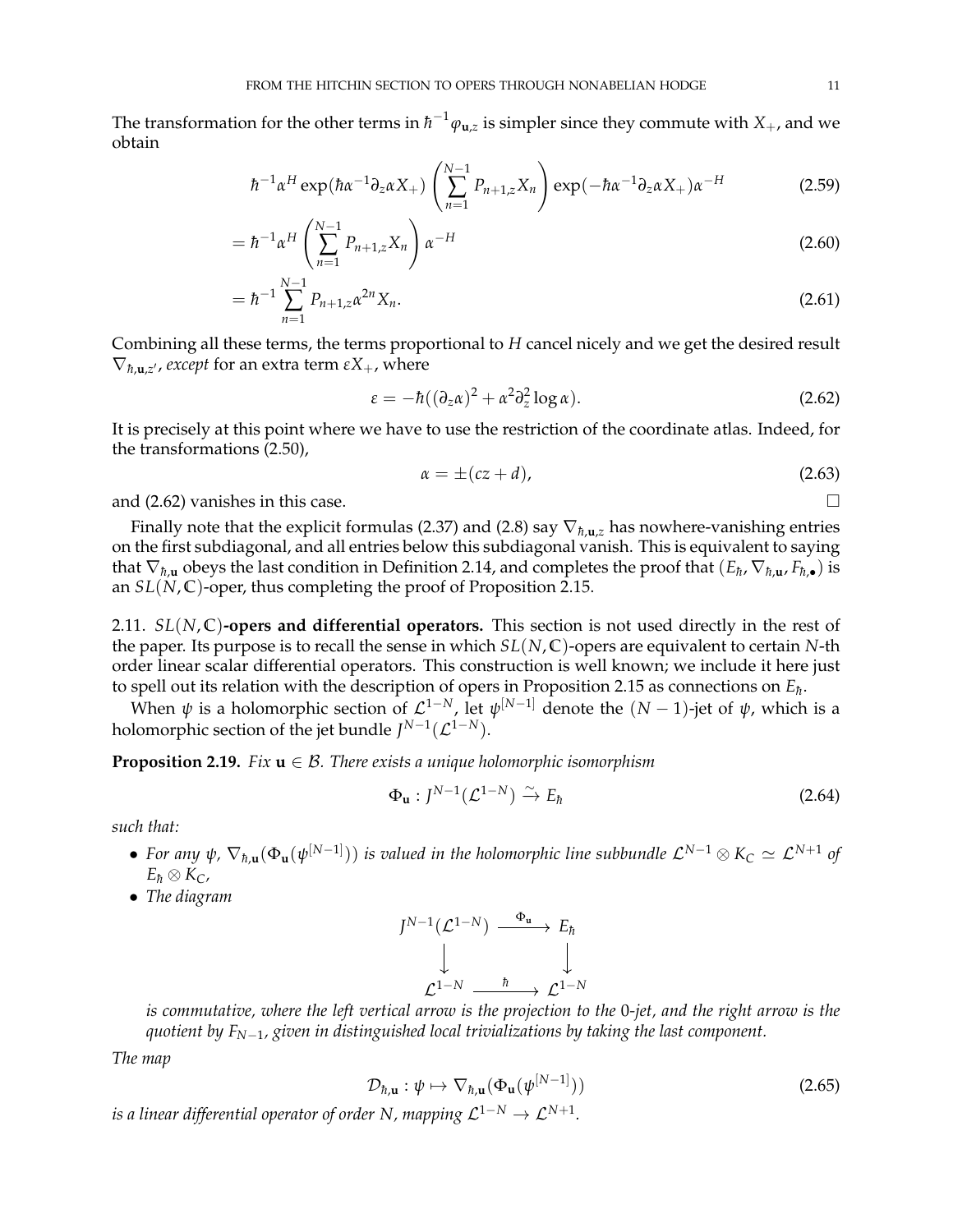This becomes much more concrete when we write  $\Phi_{\mathbf{u}}$  relative to the distinguished local trivializations in the Fuchsian atlas. For instance, when  $N = 2$ , we have

<span id="page-12-3"></span>
$$
\left[\partial_z + \hbar^{-1} \begin{pmatrix} 0 & P_2 \\ 1 & 0 \end{pmatrix} \right] \begin{pmatrix} -\hbar^2 \psi_z' \\ \hbar \psi_z \end{pmatrix} = \begin{pmatrix} -\hbar^2 \psi_z'' + P_2 \psi_z \\ 0 \end{pmatrix}.
$$
 (2.66)

This equation implies that

$$
\Phi_{\mathbf{u}}(\psi^{[1]}) = \begin{pmatrix} -\hbar^2 \psi_z' \\ \hbar \psi_z \end{pmatrix} . \tag{2.67}
$$

The 0 in the bottom component of the RHS of [\(2.66\)](#page-12-3) says  $\nabla_{\hbar, {\bf u}}(\Phi_{\bf u}(\psi^{[1]}))$  is valued in the subbundle L ⊗ *KC*; this condition determines Φ**<sup>u</sup>** up to a constant multiple which is fixed by requiring that the bottom component of  $\Phi_{\bf u}(\psi^{[1]})$  is exactly  $\hbar\psi_z.$  Thus we can read off from the top component of the RHS of [\(2.66\)](#page-12-3) that  $\mathcal{D}_{\hbar, \mathbf{u}}$  is represented locally by

$$
\mathcal{D}_{\hbar, \mathbf{u}, z} = -\hbar^2 \partial_z^2 + P_2. \tag{2.68}
$$

Similarly, for  $N = 3$ , the analogue of [\(2.66\)](#page-12-3) is

$$
\begin{bmatrix}\n\partial_z + \hbar^{-1} \begin{pmatrix}\n0 & \sqrt{2}P_2 & P_3 \\
\sqrt{2} & 0 & \sqrt{2}P_2 \\
0 & \sqrt{2} & 0\n\end{pmatrix}\n\end{bmatrix}\n\begin{pmatrix}\n\frac{\hbar^3}{2}\psi_2'' - \hbar P_2\psi_2 \\
-\frac{\hbar^2}{\sqrt{2}}\psi_2' \\
\hbar\psi_2\n\end{pmatrix} = \begin{pmatrix}\n\frac{\hbar^3}{2}\psi_2''' - 2\hbar P_2\psi_2' - \hbar P_2'\psi_2 + P_3\psi_2 \\
0 \\
0\n\end{pmatrix}
$$
\n(2.69)

which says that we have

<span id="page-12-4"></span>
$$
\Phi_{\mathbf{u}}(\psi^{[2]}) = \begin{pmatrix} \frac{\hbar^3}{2} \psi_z'' - \hbar P_2 \psi_z \\ -\frac{\hbar^2}{\sqrt{2}} \psi_z' \\ \hbar \psi_z \end{pmatrix}
$$
(2.70)

and

<span id="page-12-5"></span>
$$
\mathcal{D}_{\hbar, \mathbf{u}, z} = \frac{\hbar^3}{2} \partial_z^3 - 2\hbar P_2 \partial_z - \hbar P_2' + P_3. \tag{2.71}
$$

Note that  $\Phi_u$  depends on **u**, through the  $P_2$  in [\(2.70\)](#page-12-4). The **u** dependence of  $\mathcal{D}_{\hbar,\mathbf{u}}$  is thus more complicated than one might naively guess: we already see that  $\hat{P}_2$ <sup>'</sup> appears in [\(2.71\)](#page-12-5), despite the fact that only the  $P_n$  and not their derivatives appear in the formula [\(2.37\)](#page-9-5) defining  $\nabla_{h,\mathbf{u}}$ .

# 3. THE SCALING LIMIT, FOR  $G = SL(N, \mathbb{C})$

<span id="page-12-1"></span><span id="page-12-0"></span>3.1. **The main theorem for**  $G = SL(N, \mathbb{C})$ . Fix an  $SL(N, \mathbb{C})$ -Higgs bundle  $(E, \bar{\partial}_E, \varphi)$  on  $C$ . We then have the 2-parameter family [\(2.5\)](#page-4-6) of flat connections in *E*, depending on  $\zeta \in \mathbb{C}^\times$  and  $R \in \mathbb{R}^+$ , where we take  $h(R)$  to be the harmonic metric guaranteed by Theorem [2.5,](#page-4-3) and  $D = D_{h(R)}$ :

<span id="page-12-6"></span>
$$
\nabla_{R,\zeta} = \zeta^{-1} R \varphi + D_{h(R)} + \zeta R \varphi^{\dagger_{h(R)}}.
$$
\n(3.1)

We are going to consider the limits of certain 1-parameter subfamilies of [\(3.1\)](#page-12-6), obtained by taking  $R \to 0$  and  $\zeta \to 0$  simultaneously while holding their ratio fixed. In other words, fix some  $\hbar \in \mathbb{C}^{\times}$ and set  $\zeta = R\hbar$ : then [\(3.1\)](#page-12-6) becomes

$$
\nabla_{R,\hbar} = \hbar^{-1}\varphi + D_{h(R)} + \hbar R^2 \varphi^{\dagger_{h(R)}}.
$$
\n(3.2)

In [\[1\]](#page-23-1), Gaiotto proposed (and gave considerable evidence for):

<span id="page-12-2"></span>**Conjecture 3.1.** *Suppose the SL*(*N*, **C**)*-Higgs bundle* (*E*, ¯*∂E*, *ϕ*) *is in the Hitchin component, and fix*  $s$ ome  $\hbar\in\mathbb{C}^\times$  . Then as  $R\to 0$  the connections  $\nabla_{R,\hbar}$  converge to a connection  $\nabla_{0,\hbar}$  in E, and there exists a *filtration*  $F_{\bullet}$  *in*  $E$  *such that*  $(E, \nabla_{0,h}, F_{\bullet})$  *is an*  $SL(N, \mathbb{C})$ -oper.

We will prove the following explicit version of Conjecture [3.1:](#page-12-2)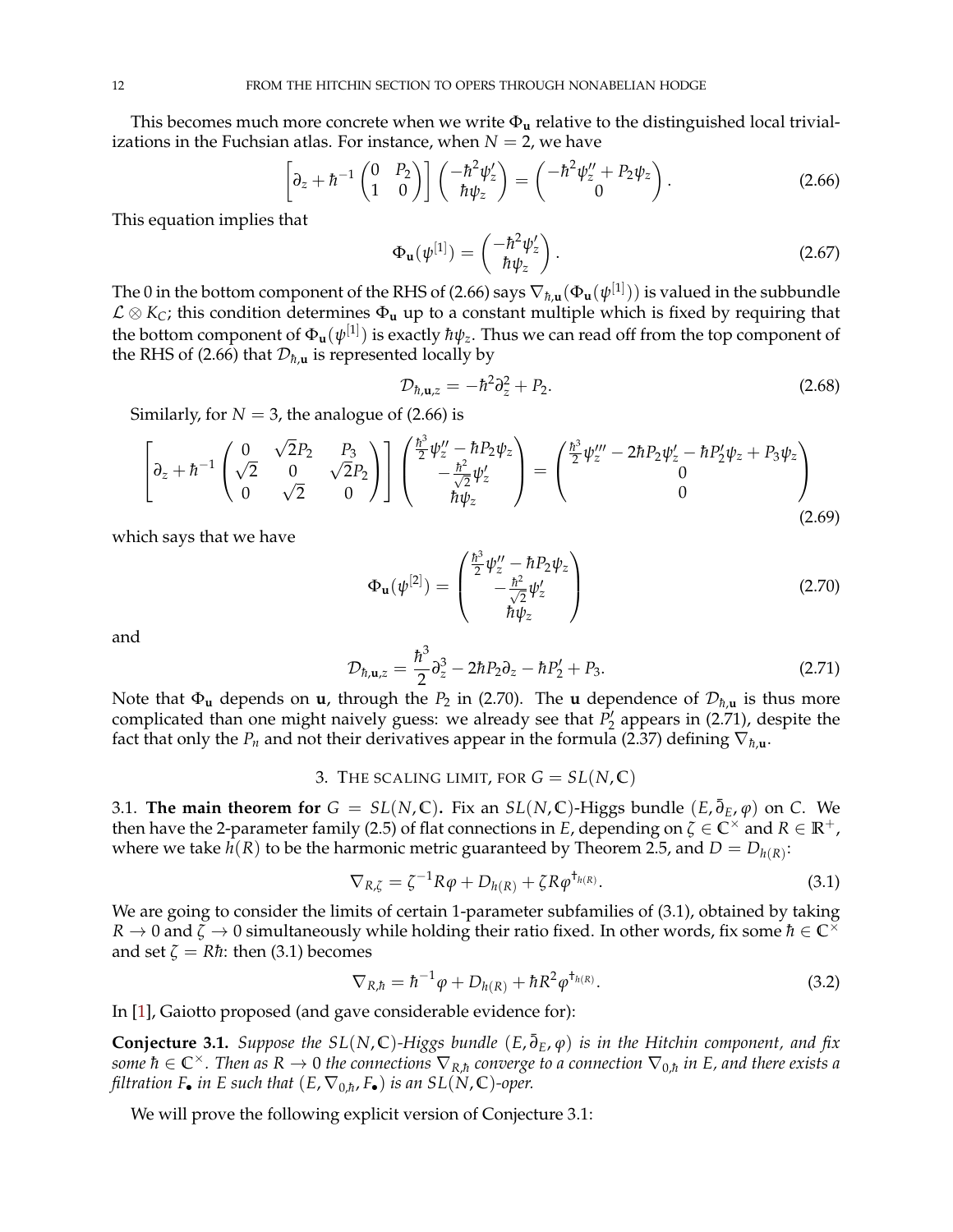<span id="page-13-1"></span>**Theorem 3.2.** *Fix any*  $\bf{u}$  ∈  $\beta$ . Let  $(E, \bar{\partial}_E, \varphi_{\bf{u}})$  be the corresponding Higgs bundle in the Hitchin compo*nent, and let h*(*R*, **u**) *be the family of harmonic metrics on E solving the rescaled Hitchin equation* [\(2.4\)](#page-4-7)*. Let F*• *be the filtration*

$$
F_n = \bigoplus_{i=1}^n \mathcal{L}^{N+1-2i} \subset E. \tag{3.3}
$$

*Fix*  $\hbar \in \mathbb{C}^\times$  *and let* 

<span id="page-13-2"></span>
$$
\nabla_{R,\hbar,\mathbf{u}} = \hbar^{-1}\varphi_{\mathbf{u}} + D_{h(R,\mathbf{u})} + \hbar R^2 \varphi_{\mathbf{u}}^{\dagger_{h(R,\mathbf{u})}}.
$$
\n(3.4)

*Then, as*  $R \to 0$  *the flat connections*  $\nabla_{R,\hbar,\mathbf{u}}$  *converge to a flat connection* 

<span id="page-13-3"></span>
$$
\nabla_{0,\hbar,\mathbf{u}} = \hbar^{-1}\varphi_{\mathbf{u}} + D_{h_{\natural}} + \hbar\varphi_{\mathbf{0}}^{\dagger_{h_{\natural}}},\tag{3.5}
$$

and  $(E,\nabla_{0,\hbar,\mathbf{u}},F_\bullet)$  is an SL(N,C)-oper, equivalent to the SL(N,C)-oper  $(E_\hbar,\nabla_{\hbar,\mathbf{u}},F_{\hbar,\bullet})$  of Proposition *[2.15.](#page-9-1)*

We emphasize that the harmonic metric  $h(R, \mathbf{u})$  depends on R, and indeed (as we will see) *h*(*R*, **u**) diverges as *R*  $\rightarrow$  0. In particular, we cannot simply drop the last term of [\(3.4\)](#page-13-2) in the *R*  $\rightarrow$  0 limit, despite the explicit prefactor  $R^2$ ; it survives to become the last term of [\(3.5\)](#page-13-3), and is ultimately responsible for the deformation of the holomorphic structure as a function of  $\hbar$ .

<span id="page-13-0"></span>[3.2](#page-13-1). **Proof of the main theorem for**  $G = SL(2, \mathbb{C})$ . The case  $N = 2$  of Theorem 3.2 is notationally simpler, and contains the main ideas, so we do it separately.

Fix a coordinate patch (*U*, *z*) on *C*, and the corresponding distinguished trivialization of *E*. Our first aim is to write an explicit local formula, [\(3.13\)](#page-14-0) below, for the family of connections [\(3.4\)](#page-13-2) in *E*. First we recall from [\[9\]](#page-23-9) that the decomposition

$$
E = \mathcal{L} \oplus \mathcal{L}^{-1} \tag{3.6}
$$

is orthogonal for  $h(R, \mathbf{u})$ . Since  $\mathcal{L}^2 \simeq K_C$ ,  $h(R, \mathbf{u})$  is induced from a Hermitian metric  $g(R, \mathbf{u})$  on *C*. In the local patch  $(U, z)$ ,

<span id="page-13-6"></span>
$$
g(R, \mathbf{u}) = \lambda(R, \mathbf{u}; z)^2 \mathrm{d}z \mathrm{d}\bar{z}
$$
\n(3.7)

for some positive real-valued function  $\lambda(R, \mathbf{u}; z)$  (which we sometimes write  $\lambda$  for short.) Then

$$
h(R, \mathbf{u}) = \begin{pmatrix} \lambda^{-1} & 0 \\ 0 & \lambda \end{pmatrix}.
$$
 (3.8)

We now write the Chern connection  $D_h$  explicitly. Since the distinguished trivializations are holomorphic, the (0, 1) part ¯*∂D<sup>h</sup>* is simply represented by ¯*∂*. The (1, 0) part *<sup>∂</sup>D<sup>h</sup>* is then determined by unitarity with respect to *h*, which gives

$$
\partial_{D_h} = \partial - \begin{pmatrix} \partial \log \lambda & 0 \\ 0 & -\partial \log \lambda \end{pmatrix},\tag{3.9}
$$

so altogether

<span id="page-13-4"></span>
$$
D_h = \mathrm{d} - \begin{pmatrix} \partial \log \lambda & 0 \\ 0 & -\partial \log \lambda \end{pmatrix} . \tag{3.10}
$$

Next, the choice of  $\mathbf{u} \in \mathcal{B}$  just means fixing a holomorphic quadratic differential  $\phi_2 \in H^0(C, K_C^2)$ . Locally,

$$
\phi_2 = P_2 \, \mathrm{d} z^2 \tag{3.11}
$$

where  $P_2$  is a holomorphic function on  $U$ , and

<span id="page-13-5"></span>
$$
\varphi_{\mathbf{u}} = \begin{pmatrix} 0 & P_2 \\ 1 & 0 \end{pmatrix} dz, \qquad \varphi_{\mathbf{u}}^{\dagger_h} = \begin{pmatrix} 0 & \lambda^2 \\ \lambda^{-2} \overline{P_2} & 0 \end{pmatrix} d\bar{z}.
$$
 (3.12)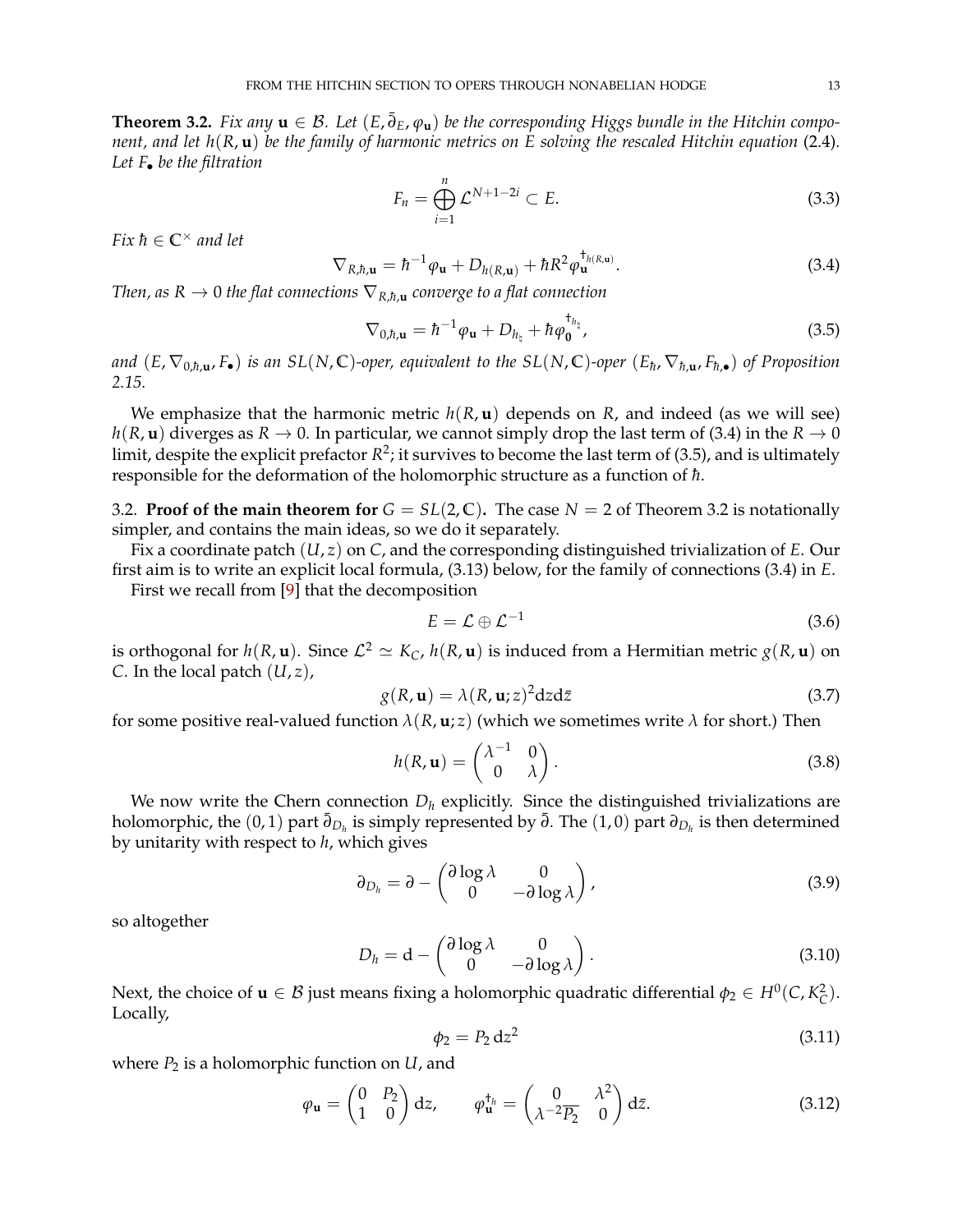Combining [\(3.10\)](#page-13-4), [\(3.12\)](#page-13-5), [\(3.4\)](#page-13-2) gives the desired explicit representation,

<span id="page-14-0"></span>
$$
\nabla_{R,\hbar,\mathbf{u}} = \mathbf{d} + \hbar^{-1} \begin{pmatrix} 0 & P_2 \\ 1 & 0 \end{pmatrix} \mathbf{d}z - \begin{pmatrix} \partial \log \lambda & 0 \\ 0 & -\partial \log \lambda \end{pmatrix} + R^2 \hbar \begin{pmatrix} 0 & \lambda^2 \\ \lambda^{-2} \overline{P_2} & 0 \end{pmatrix} \mathbf{d}\bar{z}.\tag{3.13}
$$

Next we want to use [\(3.13\)](#page-14-0) to understand  $\nabla_{R,h,\mathbf{u}}$  in the limit  $R \to 0$ . For this we need to understand the behavior of  $\lambda(R, \mathbf{u})$  as  $R \to 0$ .

Flatness of  $\nabla_{R,h,\mathbf{u}}$  is equivalent to the fact that *h* is the harmonic metric. Thus computing the curvature of  $\nabla_{R,\hbar,\mathbf{u}}$  from [\(3.13\)](#page-14-0) gives the harmonicity condition, as an equation for  $\lambda$ :

<span id="page-14-1"></span>
$$
\partial_{\bar{z}}\partial_z \log \lambda - R^2(\lambda^2 - \lambda^{-2} |P_2|^2) = 0. \tag{3.14}
$$

To get some intuition, first consider the special case  $P_2 = 0$ . Then [\(3.14\)](#page-14-1) specializes to

$$
\partial_{\bar{z}} \partial_z \log \lambda - R^2 \lambda^2 = 0,\tag{3.15}
$$

which says the metric  $g(R, \mathbf{0})$  of [\(3.7\)](#page-13-6) has constant curvature  $-4R^2$ . Thus  $g(R, \mathbf{0}) = g_\natural/R^2$  where  $g_\natural$  is the unique metric with constant curvature  $-4$  (see [§2.8\)](#page-7-1), and  $\lambda(R,{\bf 0}) = \lambda_\natural/R.$ 

More generally when  $P_2\neq 0$ , we use  $g_\natural/R^2$  as background metric and write

$$
g(R, \mathbf{u}) = (g_{\natural}/R^2)e^{2f}, \quad \lambda(R, \mathbf{u}) = (\lambda_{\natural}/R)e^{f}, \tag{3.16}
$$

where *f* is a real-valued function on *C*. We claim that as  $R \rightarrow 0$ 

<span id="page-14-2"></span>
$$
\partial_z^a \partial_{\bar{z}}^b f = O(R^4) \text{ for all } a, b \ge 0,
$$
\n(3.17)

(so in particular,  $f = O(R<sup>4</sup>)$ ).

To prove [\(3.17\)](#page-14-2), first rewrite [\(3.14\)](#page-14-1) in terms of the Laplacian for  $g_\natural$ ,  $\Delta_{g_\natural} = \frac{4}{\lambda^2} \partial_z \partial_z = \frac{1}{\lambda^2}$  $\left(\partial_x^2 + \partial_y^2\right)$ :

<span id="page-14-3"></span>
$$
N(f, R) = \Delta_{g_{\sharp}} f + 4 \left( 1 - e^{2f} + R^4 |P_2|^2 e^{-2f} \right) = 0.
$$
 (3.18)

The maximum principle shows that for any  $R \geq 0$ , there exists at most one function f such that  $N(f, R) = 0$ . In fact, the method of upper and lower solutions shows that there is exactly one solution, but of course we already know this when  $R > 0$  from the existence and uniqueness of harmonic metrics, and  $f = 0$  is a solution when  $R = 0$ .

The linearization at  $R = 0$  is

$$
DN|_{(0,0)} (f,0) = (\Delta_{g_{\natural}} - 8) f,
$$
\n(3.19)

and this is an isomorphism as a map  $\mathcal{C}^{k+2,\alpha}(\mathcal{C}) \to \mathcal{C}^{k,\alpha}(\mathcal{C})$  for any  $k \geq 0$  and  $\alpha \in (0,1)$ . Note also that *N* is a  $\mathcal{C}^{\infty}$  mapping from a neighborhood of 0 in  $\mathcal{C}^{k+2,\alpha}(\mathcal{C})\times\mathbb{R}$  to  $\mathcal{C}^{k,\alpha}(\mathcal{C})$ . The Banach space implicit function theorem now gives the existence of a  $C^{\infty}$  map  $\Psi : [0, R_0) \to C^{k+2,\alpha}(C)$ such that  $N(\Psi(R), R) = 0$  for  $0 \le R < R_0$ , and  $\Psi(0) = 0$ . From the uniqueness it follows that Ψ is independent of *k* and *α*, so that  $\Psi(R)$  is a  $C^{\infty}$  function on *C* for each  $\overline{R} \geq 0$ , and in fact,  $(z, R) \mapsto \Psi(R)(z)$  lies in  $C^{\infty}(C \times [0, R_0))$ . We can say even more: since all data in N is real analytic, the real analytic version of the implicit function theorem [\[14\]](#page-23-14) shows that Ψ is real analytic in *R*. Finally, by the uniqueness of harmonic metrics,  $\Psi(R)$  must agree with the desired *f* when  $R > 0$ .

The upshot of the last paragraph is that we may expand  $f$  in a Taylor series around  $R = 0$ ,

$$
f = Rf_1 + R^2f_2 + \cdots \tag{3.20}
$$

Substituting this series into [\(3.18\)](#page-14-3), we see that  $f_1 = f_2 = f_3 = 0$ , and hence we get [\(3.17\)](#page-14-2) as desired.

It follows that as  $R \rightarrow 0$  we have

$$
\lambda = \frac{\lambda_{\natural}}{R} + O(R^3). \tag{3.21}
$$

Substituting this in [\(3.13\)](#page-14-0), we see that as  $R \to 0$ ,  $\nabla_{R,\hbar,\mathbf{u}}$  converges to

<span id="page-14-4"></span>
$$
\nabla_{0,\hbar,\mathbf{u}} = \mathbf{d} + \hbar^{-1} \begin{pmatrix} 0 & P_2 \\ 1 & 0 \end{pmatrix} \mathbf{d}z - \begin{pmatrix} \partial \log \lambda_{\natural} & 0 \\ 0 & -\partial \log \lambda_{\natural} \end{pmatrix} + \hbar \begin{pmatrix} 0 & \lambda_{\natural}^2 \\ 0 & 0 \end{pmatrix} \mathbf{d}\bar{z}.\tag{3.22}
$$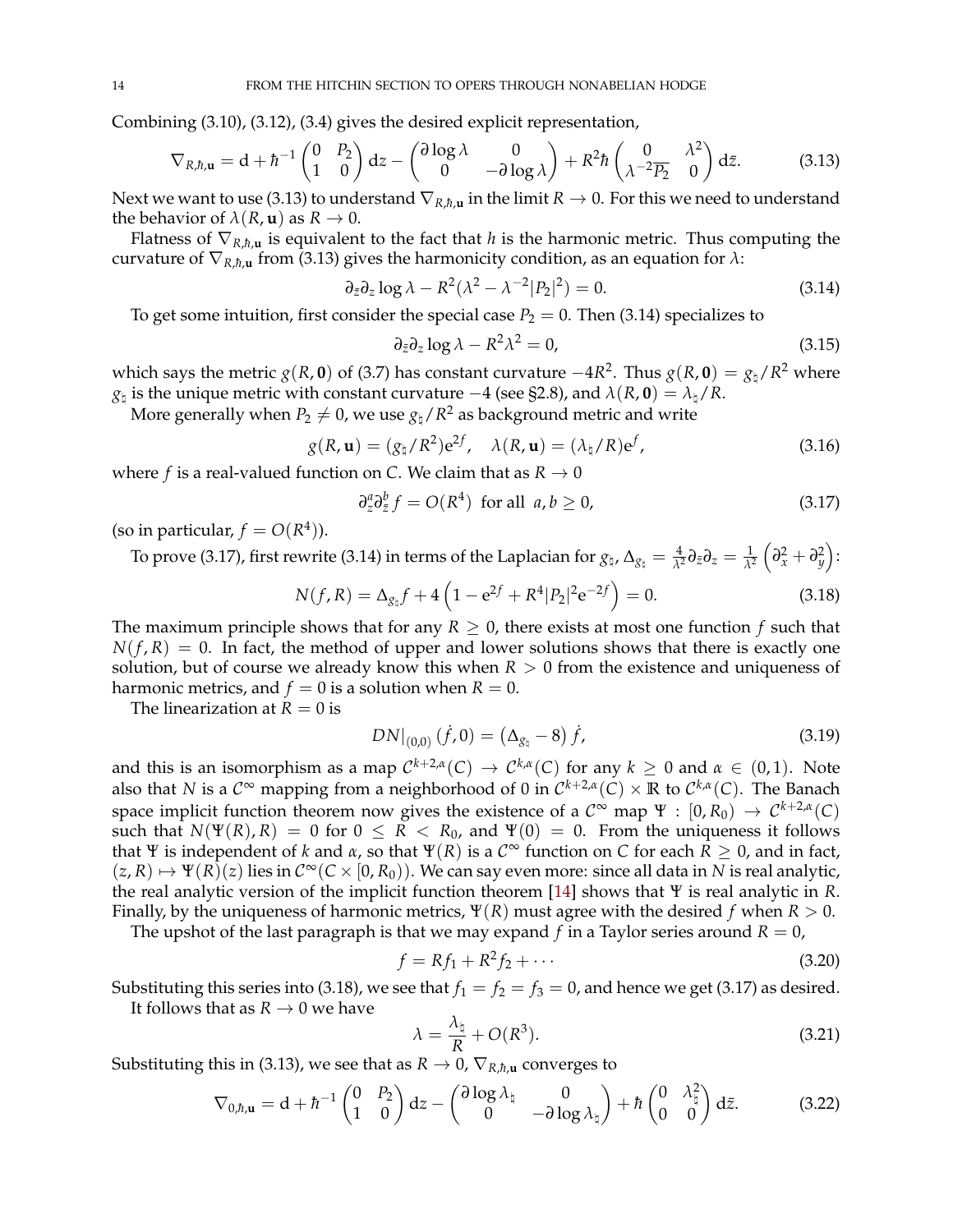This is the desired [\(3.5\)](#page-13-3).

It is instructive to see directly that  $(E, \nabla_{0,h,\mathbf{u}}, F_{\bullet})$  is an  $SL(2,\mathbb{C})$ -oper, where  $F_{\bullet}$  is the filtration

$$
0 \subset \mathcal{L} \subset E. \tag{3.23}
$$

For this the key is the lower left entry  $\hbar^{-1}{\rm d}z$  in [\(3.22\)](#page-14-4), mapping  ${\cal L}\to{\cal L}^{-1}\otimes K_C\simeq {\cal L}.$  The two salient facts about this are:

- Its  $(0, 1)$  part is trivial, so  $\mathcal L$  is a holomorphic subbundle of  $(E, \bar{\partial}_{\nabla_{0,h,\mathbf u}})$ ;
- Its  $(1,0)$  part is nowhere vanishing, i.e.,  $\bar{\nabla}_{0,h,\mathbf{u}} : \mathcal{L} \to (E/\mathcal{L}) \otimes K_C$  is an isomorphism of line bundles.

These conditions say precisely that  $(E, \nabla_{0,h,\mathbf{u}}, F_{\bullet})$  is an  $SL(2,\mathbb{C})$ -oper.

Finally we show that  $(E, \nabla_{0,h,\mathbf{u}}, F_{\bullet})$  is equivalent to the  $SL(2,\mathbb{C})$ -oper  $(E_h, \nabla_{h,\mathbf{u}}, F_{h,\bullet})$  of Proposition [2.15.](#page-9-1) Comparing [\(3.22\)](#page-14-4) to the desired form [\(2.37\)](#page-9-5), we see that we need to change our local trivializations by a gauge transformation which eliminates the last two terms in [\(3.22\)](#page-14-4), i.e. by a matrix of the form

$$
M_{\hbar,z} = \begin{pmatrix} 1 & \hbar \beta \\ 0 & 1 \end{pmatrix}, \tag{3.24}
$$

where  $\partial_{\bar{z}}\beta=\lambda_{\sharp}^2$ . Because of the equation [\(2.28\)](#page-7-3) for  $\lambda_{\sharp}$ , there is a natural candidate,  $\beta=\partial_z\log\lambda_{\sharp}$ , leading to

<span id="page-15-1"></span>
$$
M_{\hbar,z} = \begin{pmatrix} 1 & \hbar \partial_z \log \lambda_{\natural} \\ 0 & 1 \end{pmatrix}.
$$
 (3.25)

Relative to the new local trivializations, the transition maps from patches  $(U, z)$  to  $(U', z')$  become the ones we wrote in [\(2.40\)](#page-9-6); these are indeed the transition maps of  $E_{\hbar}$ . What remains is to compute  $\nabla_{0,\hbar,\mathbf{u}}$  in the new trivializations. Computing directly  $M_{\hbar,z} \circ \nabla_{0,\hbar,\mathbf{u}} \circ M_{\hbar,z}^{-1}$  from [\(3.22\)](#page-14-4), [\(3.25\)](#page-15-1) we obtain

<span id="page-15-2"></span>
$$
d+\hbar^{-1}\begin{pmatrix}0&P_2\\1&0\end{pmatrix}dz+\hbar\begin{pmatrix}0&\frac{2(\partial_z\lambda_{\natural})^2-\lambda_{\natural}\partial_z^2\lambda_{\natural}}{\lambda_{\natural}^2}\\0&0\end{pmatrix}dz.\tag{3.26}
$$

If our coordinate patch  $(U, z)$  is in the atlas given by Fuchsian uniformization, then the explicit form of the hyperbolic metric in the upper half-plane gives  $\lambda_{\parallel} = \frac{i}{z - \bar{z}}$ , and then the last term in [\(3.26\)](#page-15-2) vanishes. Thus [\(3.26\)](#page-15-2) reduces to the desired [\(2.37\)](#page-9-5). This finishes the proof of Theorem [3.2](#page-13-1) in case  $N = 2$ .

<span id="page-15-0"></span>3.3. **Proof of the main theorem for**  $G = SL(N, \mathbb{C})$ . Now we prove Theorem [3.2](#page-13-1) in full generality. The proof is essentially the same as for  $N = 2$ , with three differences:

- The notation is less transparent, because we cannot write everything in terms of explicit  $2 \times 2$ matrices.
- The harmonic metrics  $h(R, \mathbf{u})$  are no longer determined by a single function on *C*, so we have to study a coupled system instead of a single scalar equation.
- The harmonic metrics *h*(*R*, **u**) may not be diagonal in the distinguished trivializations.

As in the case  $N = 2$ , the main technical issue is to control the harmonic metric  $h(R, \mathbf{u})$  in the limit *R*  $\rightarrow$  0. We will show that in this limit *h*(*R*, **u**) approaches the natural metric *h*<sub>1</sub>(*R*) of [§2.8.](#page-7-1) To say this precisely: define End\,*<sup>R</sup> E* to be the set of endomorphisms which are self-adjoint with respect to  $h_1(R)$ . Then  $h(R, \mathbf{u}) : E \to \overline{E}^*$  can be written uniquely as

$$
h(R, \mathbf{u}) = h_{\natural}(R) e^{\chi(R, \mathbf{u})} = e^{\frac{1}{2} \overline{\chi(R, \mathbf{u})}^T} h_{\natural}(R) e^{\frac{1}{2} \chi(R, \mathbf{u})}
$$
(3.27)

where  $\chi(R, \mathbf{u}) \in \text{End}_{\natural, R} E$ . We will show that  $\chi(R, \mathbf{u}) \to 0$  as  $R \to 0$ :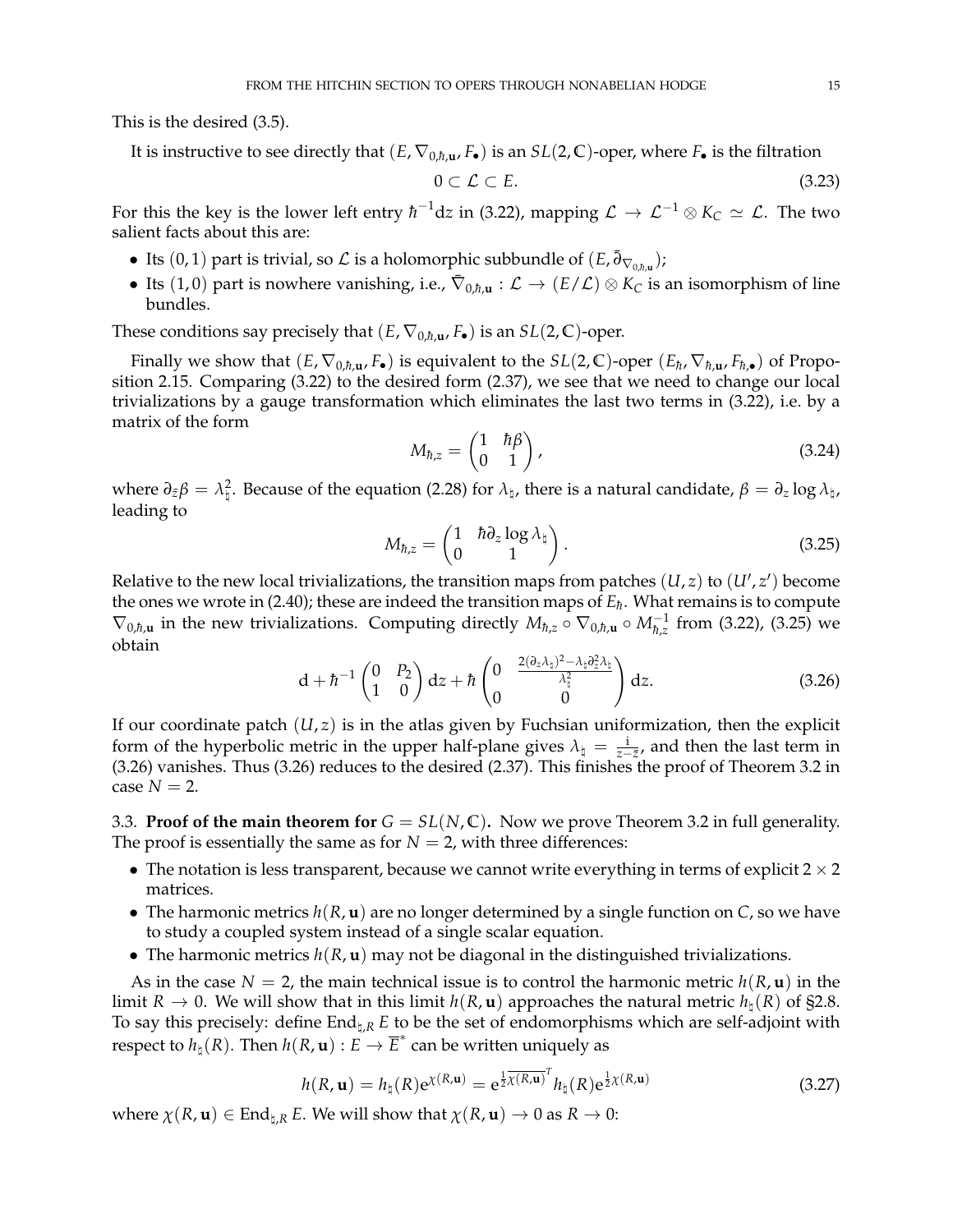<span id="page-16-9"></span>**Lemma 3.3.** *We have*

$$
\chi(R, \mathbf{u}) = O(R^4). \tag{3.28}
$$

*Proof.* First some notation: for  $\mathbf{u} = (\phi_2, \dots, \phi_N) \in \mathcal{B}$  and  $\alpha \in \mathbb{R}^+$ , we let

$$
\alpha \mathbf{u} = (\alpha^2 \phi_2, \dots, \alpha^N \phi_N) \in \mathcal{B}.\tag{3.29}
$$

Now define

<span id="page-16-5"></span>
$$
N_{\mathbf{u}}(\chi, R) = \left[ \bar{\partial}_E, e^{-\chi} \circ \partial_E^{h_{\natural}} \circ e^{\chi} \right] + \left[ \varphi_{\mathbf{u}}, e^{-\chi} \circ \varphi_{R^2 \mathbf{u}}^{\dagger_{h_{\natural}}} \circ e^{\chi} \right]. \tag{3.30}
$$

We proceed in steps:

<span id="page-16-0"></span>(1) For any fixed *R*,  $N_{\mathbf{u}}(\cdot, R)$  is a nonlinear operator

$$
N_{\mathbf{u}}(\cdot, R): \Omega^{0}(\text{End}_{S} E) \to \Omega^{2}(\text{End}_{S} E). \tag{3.31}
$$

- <span id="page-16-1"></span>(2) For any  $R > 0$  and  $\chi \in \text{End}_{\natural,R} E$ , we have  $N_u(\chi, R) = 0$  iff  $h_\natural(R)e^{\chi}$  is the harmonic metric for *ϕ***<sup>u</sup>** with parameter *R*.
- <span id="page-16-2"></span>(3)  $N_{\mathbf{u}}(0,0) = 0.$
- <span id="page-16-3"></span>(4) The linearization  $D_{\chi}N_{\mathbf{u}}|_{(0,0)}$  is bijective.
- <span id="page-16-4"></span>(5) There exists a real analytic  $\chi(R, \mathbf{u}) \in \text{End}_{\natural,R} E \cap \text{End}_S E$  for  $R \in [0, R_0)$  such that

<span id="page-16-7"></span>
$$
N_{\mathbf{u}}(\chi(R, \mathbf{u}), R) = 0. \tag{3.32}
$$

<span id="page-16-6"></span>(6) The first nonzero term in the Taylor expansion of  $\chi(R, \mathbf{u})$  around  $R = 0$  appears at order  $R^4$ .

For [\(1\)](#page-16-0), what needs to be checked is that  $N_{\mathbf{u}}(\cdot, R)$  preserves End<sub>*S*</sub> *E*. This is a straightforward calculation using the compatibility between *S* and the rest of the data, as expressed in [\(2.31\)](#page-8-4), [\(2.30\)](#page-8-1),  $(2.24)$ .

For [\(2\)](#page-16-1) we also compute directly. The curvature of the Chern connection *D<sup>h</sup>* for the metric  $h = h_{\natural}(R) e^{\chi} = h_{\natural} R^{H} e^{\chi}$  is

$$
F_{D_h} = \left[ \bar{\partial}_E, \partial_E^h \right] = \left[ \bar{\partial}_E, e^{-\chi} R^{-H} \circ \partial_E^{h_h} \circ R^H e^{\chi} \right] = \left[ \bar{\partial}_E, e^{-\chi} \circ \partial_E^{h_h} \circ e^{\chi} \right], \tag{3.33}
$$

while

<span id="page-16-8"></span>
$$
\varphi_{\mathbf{u}}^{\dagger_h} = e^{-\chi} R^{-H} \circ \varphi_{\mathbf{u}}^{\dagger_{h_{\natural}}} \circ R^{H} e^{\chi} = R^{-2} e^{-\chi} \circ \varphi_{R^2 \mathbf{u}}^{\dagger_{h_{\natural}}} \circ e^{\chi}.
$$
 (3.34)

Combining these gives

$$
F_{D_h} + R^2[\varphi_{\mathbf{u}}, \varphi_{\mathbf{u}}^{\dagger_h}] = N_{\mathbf{u}}(\chi, R) \tag{3.35}
$$

which is the desired result.

For [\(3\)](#page-16-2), observe first that

$$
N_{\mathbf{u}}(0,0) = \left[\bar{\partial}_E, \partial_E^{\frac{h_{\natural}}{2}}\right] + \left[\varphi_{\mathbf{u}}, \varphi_0^{\frac{t_{h_{\natural}}}{2}}\right].
$$
\n(3.36)

This would vanish if  $\varphi_u$  were replaced by  $\varphi_0$  since  $h_\natural$  is the harmonic metric for the Higgs field  $\varphi_0$ , by Proposition [2.13](#page-8-5) (with *R* = 1). However, the difference  $\varphi$ **u** −  $\varphi$ <sub>0</sub> is a sum of terms *X<sub>n</sub>*, all of which commute with  $\varphi_0^{\dagger_{h_\natural}}$  since  $\varphi_0^{\dagger_{h_\natural}}$  is proportional to  $X_+$ . We conclude by recalling that  $[X_n, X_+] = 0$  by [\(2.12\)](#page-5-3).

For [\(4\)](#page-16-3) we compute that

$$
\mathcal{L}_{\mathbf{u}}(\dot{\chi}) := D_{\chi} N_{\mathbf{u}}|_{(0,0)} (\dot{\chi}) = \bar{\partial}_E \partial_E^{h_{\natural}} \dot{\chi} + \left[ \varphi_{\mathbf{u}} \left[ \varphi_{\mathbf{0}}^{\dagger_{h_{\natural}}} \dot{\chi} \right] \right]. \tag{3.37}
$$

We wish to show this operator has trivial kernel. First consider the case  $\mathbf{u} = \mathbf{0}$ . Using the  $L^2$ pairing induced by *h*\ , we have

$$
\langle \dot{\chi}, \mathcal{L}_0 \dot{\chi} \rangle = \|\partial_E^{h_{\natural}} \dot{\chi}\|^2 + \left\| \left[ \varphi_0^{\dagger_{h_{\natural}}}, \dot{\chi} \right] \right\|^2.
$$
 (3.38)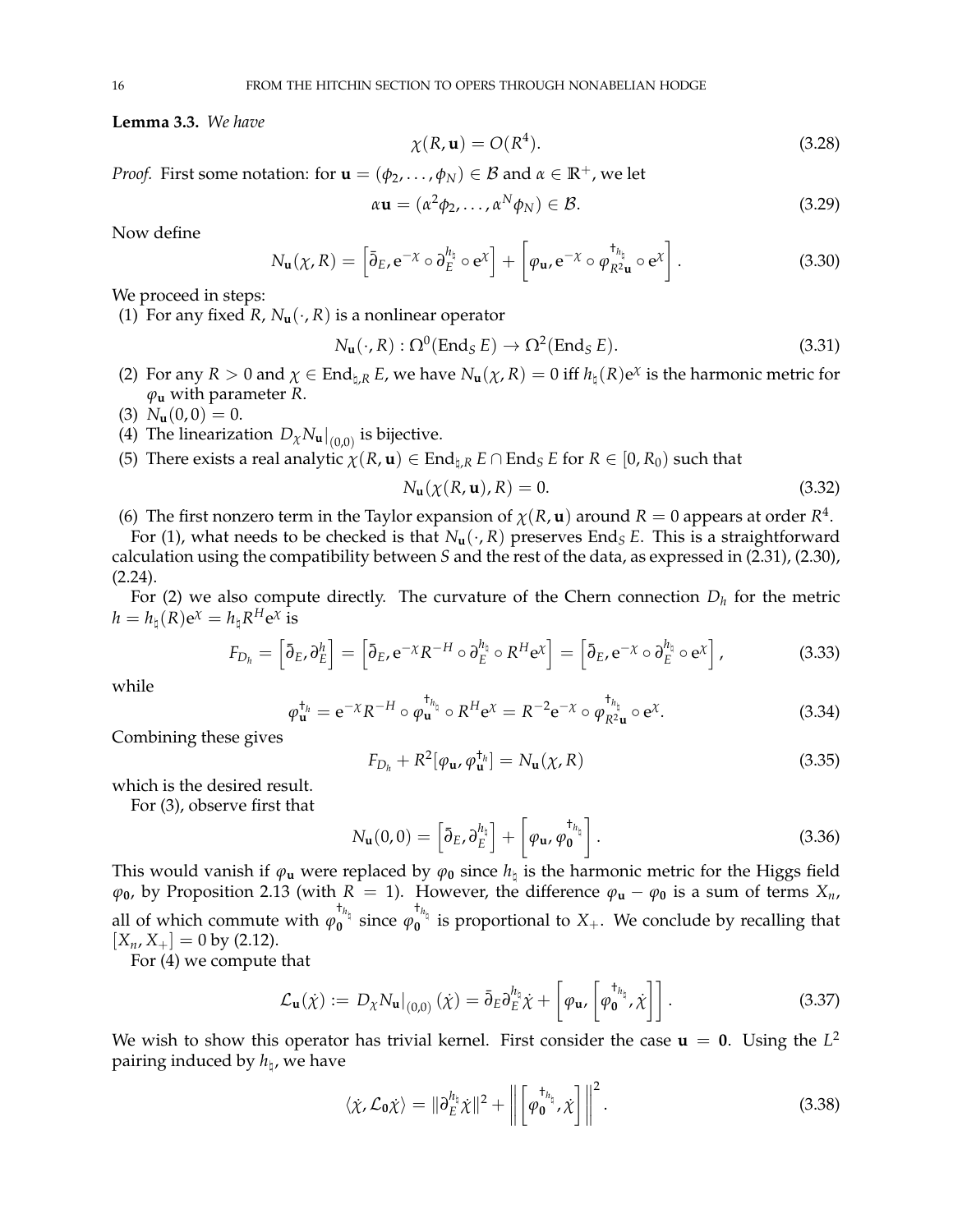By Lemma [2.10,](#page-7-5) the second term on the right is strictly positive if  $\chi \neq 0$ , so  $\mathcal{L}_0$  has trivial kernel. It can be deformed among elliptic operators to the self-adjoint operator  $\bar{\partial}_E \partial_E^{h_\natural}$  $E^{\text{eq}}$ , and hence has index zero, which means that  $\mathcal{L}_0$  is also surjective, and hence an isomorphism  $\mathcal{C}^{k+2,\alpha}\to\mathcal{C}^{k,\alpha}$  for any  $k > 0$ .

We now extend this to a statement about  $\mathcal{L}_{u}$ . To this end, we use the grading on End<sub>S</sub> *E* where a matrix has grade *k* if, in the distinguished local trivializations, its nonzero entries are *k* steps above the diagonal. Notice that  $\mathcal{L}_0$  preserves this grading. Moreover, we have

$$
\mathcal{L}_{\mathbf{u}}(\cdot) - \mathcal{L}_{\mathbf{0}}(\cdot) = \left[ \varphi_{\mathbf{u}} - \varphi_{\mathbf{0}} \left[ \varphi_{\mathbf{0}}^{\dagger_{h_{\natural}}}, \cdot \right] \right]
$$
(3.39)

and this strictly increases the grading since both  $\varphi_{\bf u}-\varphi_0$  and  $\varphi_0^{\dagger_{h_\natural}}$  are strictly upper triangular. It follows that L**<sup>u</sup>** also has trivial kernel. (Indeed, given operators *A*, *B* where *A* preserves a grading and *B* increases it,  $(A + B)v = 0$  implies that *A* annihilates the lowest-grade component of *v*.) Then, by the same remarks as above,  $\mathcal{L}_{\mathbf{u}}$  is also surjective.

To obtain [\(5\)](#page-16-4) we can apply the implicit function theorem, exactly as in the case  $N = 2$  above, to deduce the existence of a smooth function  $\chi(R, \mathbf{u})$  such that  $N_{\mathbf{u}}(\chi(R, \mathbf{u}), R) \equiv 0$  for  $0 \le R \le R_0$ . As before, this solution is real analytic in *R* and *z* jointly. Moreover, writing  $\dagger$  for  $\dagger_{h_h(R)}$  we compute directly from [\(3.30\)](#page-16-5)

$$
N_{\mathbf{u}}(\chi, R)^{\dagger} = e^{\chi^{\dagger}} N_{\mathbf{u}}(\chi^{\dagger}, R) e^{-\chi^{\dagger}}, \tag{3.40}
$$

so if  $\chi$  is a solution then  $\chi^{\dagger}$  is as well. Thus the uniqueness in the implicit function theorem forces  $\chi = \chi^{\dagger}$ , i.e.  $\chi(R, \mathbf{u}) \in \text{End}_{\natural, R} E$ .

Finally, for [\(6\)](#page-16-6) we simply plug the Taylor series

$$
\chi(R, \mathbf{u}) = \sum_{n=1}^{\infty} R^n \chi_n(\mathbf{u})
$$
\n(3.41)

into [\(3.32\)](#page-16-7), and expand in powers of *R*. From [\(3.30\)](#page-16-5) we have

$$
N_{\mathbf{u}}(\chi, R) = N_{\mathbf{u}}(\chi, 0) + O(R^4). \tag{3.42}
$$

Thus at order  $R^1$  we have to solve

$$
\mathcal{L}_{\mathbf{u}}(\chi_1) = 0,\tag{3.43}
$$

which we have already seen implies  $\chi_1 = 0$ . Similarly we get  $\chi_2 = \chi_3 = 0$ . This finishes the proof.  $\Box$ 

Now we are ready to prove Theorem [3.2.](#page-13-1) We just substitute  $h(R, \mathbf{u}) = h_{\natural}(R) e^{\chi(R, \mathbf{u})}$  in [\(3.4\)](#page-13-2), obtaining (using [\(3.34\)](#page-16-8))

$$
\nabla_{R,\hbar,\mathbf{u}} = \hbar^{-1}\varphi_{\mathbf{u}} + \mathbf{e}^{-\chi(R,\mathbf{u})} \circ D_{h_{\natural}} \circ \mathbf{e}^{\chi(R,\mathbf{u})} + \hbar \mathbf{e}^{-\chi(R,\mathbf{u})} \circ \varphi_{R^2\mathbf{u}}^{\dagger_{h_{\natural}}} \circ \mathbf{e}^{\chi(R,\mathbf{u})}.
$$
 (3.44)

In the limit  $R \to 0$  we have  $\chi(R, \mathbf{u}) \to 0$ , so this reduces to

$$
\nabla_{0,\hbar,\mathbf{u}} = \hbar^{-1}\varphi_{\mathbf{u}} + D_{h_{\natural}} + \hbar\varphi_{\mathbf{0}}^{\dagger_{h_{\natural}}},\tag{3.45}
$$

as desired.

To verify that  $(E, \nabla_{0,h,\mathbf{u}}, F_{\bullet})$  is equivalent to the oper of Proposition [2.15,](#page-9-1) we proceed just as we did for  $N = 2$ : introduce the matrix

$$
M_{\hbar,z} = \exp\left(\hbar(\partial_z \log \lambda_{\natural})X_+\right) \tag{3.46}
$$

and compute directly  $M_{\hbar,z} \circ \nabla_{0,\hbar,\mathbf{u}} \circ M_{\hbar,z}^{-1}$ , giving

$$
d + \hbar^{-1} \varphi_{\mathbf{u}} + \hbar \varepsilon X_+, \tag{3.47}
$$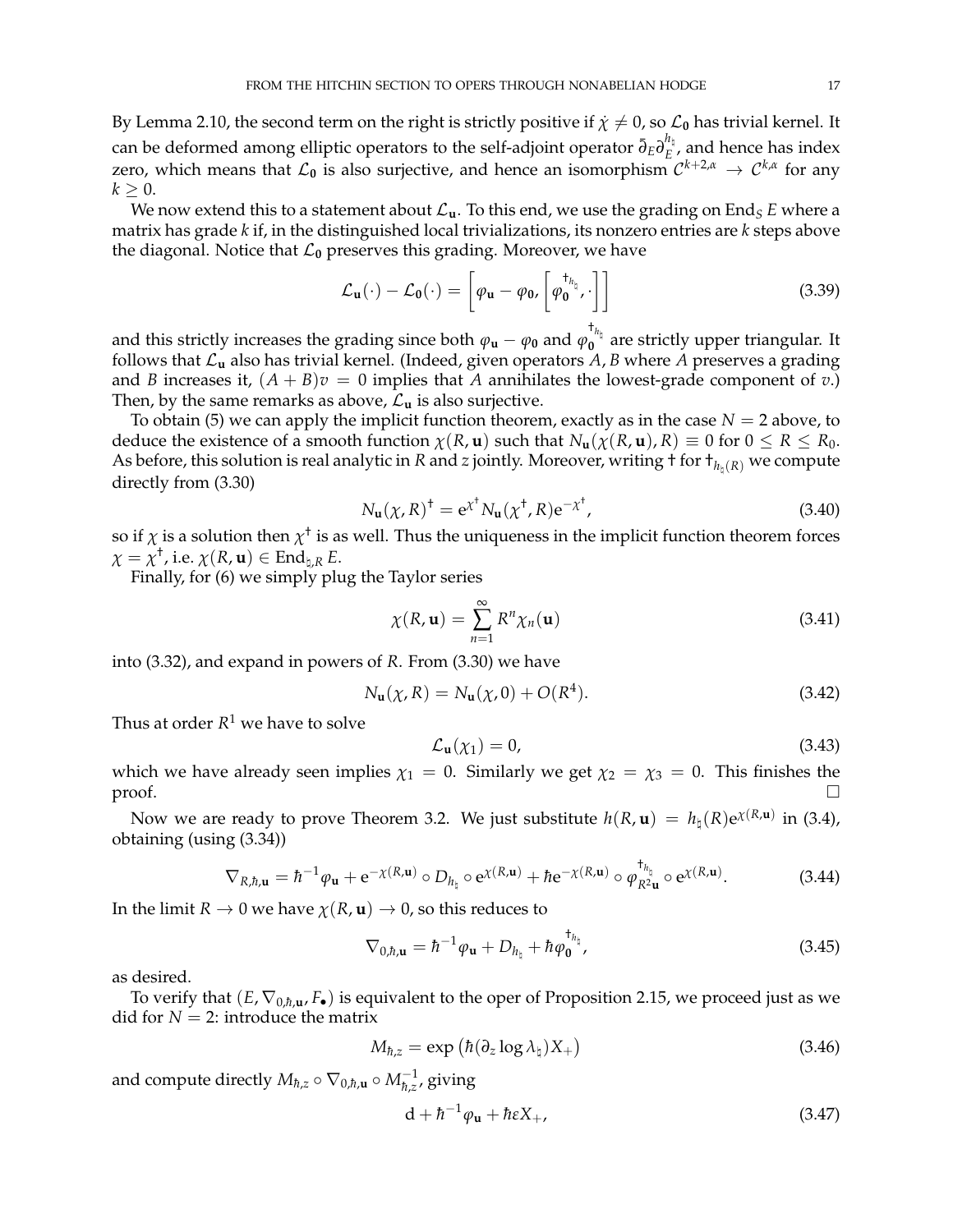where the "error term"  $\varepsilon = \frac{2(\partial_z\lambda_\natural)^2 - \lambda_\natural\partial_z^2\lambda_\natural}{\lambda^2}$  $\frac{1-\lambda_{\natural}\sigma_z\lambda_{\natural}}{\lambda_{\natural}^2}$  vanishes when the local coordinate  $(U,z)$  is in the atlas given by Fuchsian uniformization. This completes the proof.

### 4. THE SCALING LIMIT, FOR SIMPLE *G*

<span id="page-18-0"></span>In [§3](#page-12-0) we have stated and proved our main theorem for the group  $G = SL(N,\mathbb{C})$ . In this final section we generalize to arbitrary simple, simply connected complex Lie groups *G*. This goes along the same lines as for  $G = SL(N, \mathbb{C})$  — indeed all the essential computations really have to do with a principal  $SL(2,\mathbb{C})$  subgroup, which already appeared in the  $G = SL(N,\mathbb{C})$  case. Thus we will be fairly brief.

We follow the conventions in [\[15\]](#page-23-15).

<span id="page-18-1"></span>4.1. **Simple complex Lie algebras, Kostant subalgebra, and involutions.** Fix a simple, simply connected complex Lie group *G* and a Cartan subgroup  $H \subset G$ . Let  $\Delta \subset \mathfrak{h}^*$  be the set of roots of  $(G, H)$ . Choose a positive subset  $\Delta^+ \subset \Delta$ , and let  $\Pi \subset \tilde{\Delta}^+$  be the set of simple roots. Then there is a Chevalley basis for g:

$$
\mathfrak{g} = \langle \{h_{\alpha_i}\}_{\alpha_i \in \Pi}, \{x_\alpha\}_{\alpha \in \Delta} \rangle. \tag{4.1}
$$

The associated Borel subalgebra is

$$
\mathfrak{b}=\langle\{h_{\alpha_i}\}_{\alpha_i\in\Pi},\{x_{\alpha}\}_{\alpha\in\Delta^+}\rangle\subset\mathfrak{g}.\tag{4.2}
$$

Let *B*  $\subset$  *G* be the corresponding Borel subgroup.

Kostant's principal  $\mathfrak{sl}(2,\mathbb{C}) \subset \mathfrak{g}$  is spanned by  $(H, X_+, X_-)$ , defined in terms of the Chevalley basis as:

<span id="page-18-2"></span>
$$
H = \sum_{\alpha \in \Delta^+} h_{\alpha} = \sum_{\alpha_i \in \Pi} r_{\alpha_i} h_{\alpha_i}, \quad X_{\pm} = \sum_{\alpha_i \in \Pi} \sqrt{r_{\alpha_i}} x_{\pm \alpha_i}, \tag{4.3}
$$

and obeying

$$
[H, X_{\pm}] = \pm 2X_{\pm}, \qquad [X_{+}, X_{-}] = H. \tag{4.4}
$$

The first equation in [\(4.3\)](#page-18-2) defines the coefficients  $r_{\alpha_i} \in \mathbb{Z}^+$ . g decomposes as a sum of irreducible representations  $v_1, \ldots, v_r$  of the principal  $\mathfrak{sl}(2, \mathbb{C})$ , where *r* is the rank of *G*. Each  $v_n$  has odd complex dimension; we arrange them in increasing order and write

$$
\dim_{\mathbb{C}} \mathfrak{v}_n = 2m_n + 1. \tag{4.5}
$$

Then  $(m_1, m_2, \ldots, m_r)$  are the *exponents* of *G*.

Let  $X_n$  be a highest-weight vector in  $\mathfrak{v}_n$ , i.e. one obeying

$$
[X_+, X_n] = 0, \t [H, X_n] = 2m_nH. \t (4.6)
$$

*X<sup>n</sup>* is determined up to a scalar multiple, which we do not fix.

Let  $\rho : \mathfrak{g} \to \mathfrak{g}$  be the conjugate-linear Cartan involution associated to the Chevalley system. Its defining properties are that it preserves  $\phi$  (but is not the identity there) and satisfies  $\rho(x_\alpha) = -x_{-\alpha}$ . *ρ* determines a Hermitian form on g:

<span id="page-18-4"></span>
$$
\langle Y_1, Y_2 \rangle = -B \left( Y_1, \rho(Y_2) \right) \tag{4.7}
$$

where *B* is the Killing form on g.

Another important involution is given by:

**Proposition 4.1** ([\[9\]](#page-23-9) Proposition 6.1). *There is a complex-linear involution*  $\sigma : \mathfrak{g} \to \mathfrak{g}$  *characterized by* 

$$
\sigma|_{\ker(\text{ad}(X_+))} = -1, \qquad \sigma(X_-) = -X_-.
$$
\n(4.8)

*Moreover, σ obeys*

<span id="page-18-3"></span>
$$
\sigma \circ \rho = \rho \circ \sigma. \tag{4.9}
$$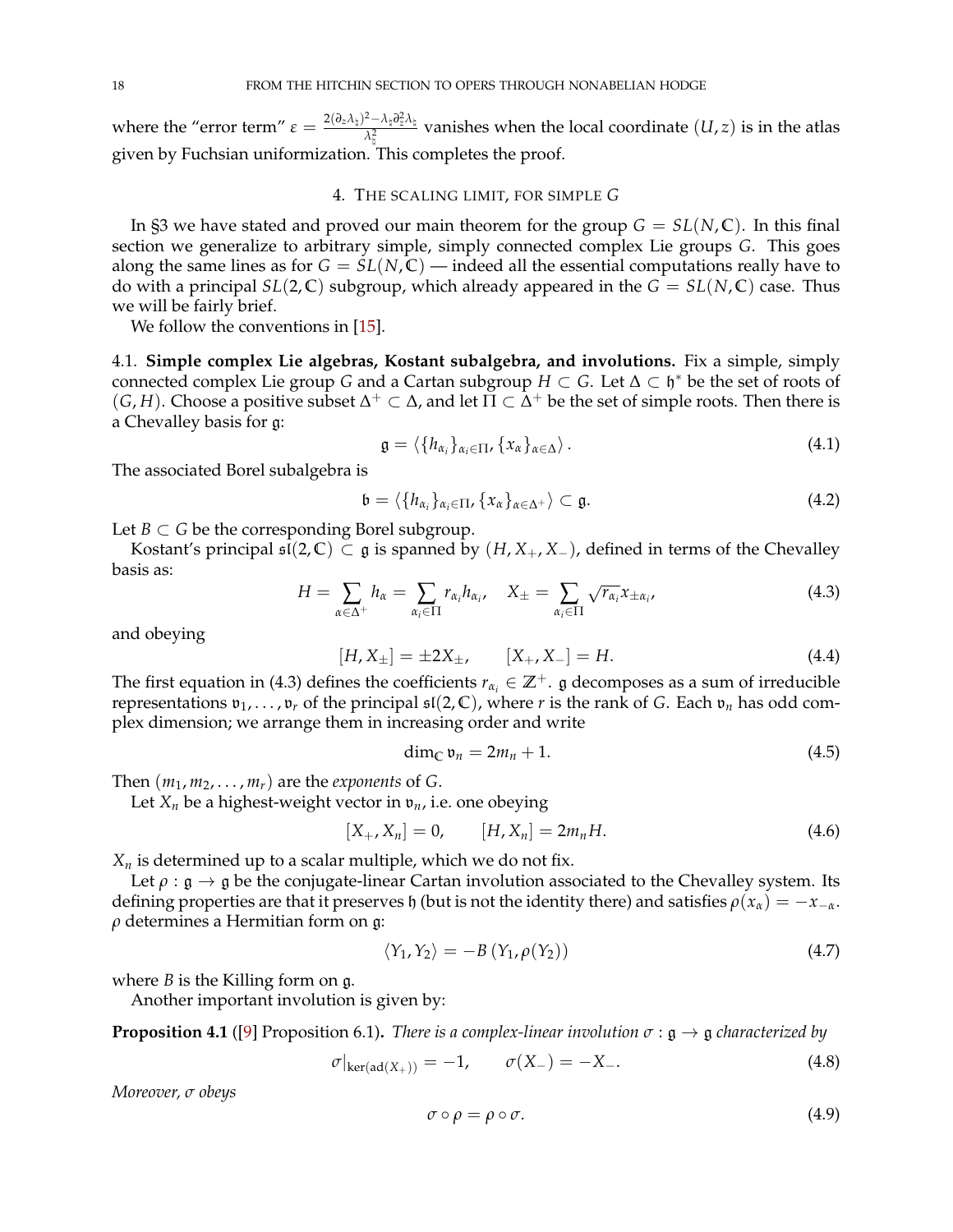The fixed locus of *ρ* is a real Lie subalgebra of g, corresponding to a compact real form *K* of *G*. Similarly the fixed locus of  $\lambda = \sigma \circ \rho$  is a real Lie subalgebra of g, corresponding to a split real form  $G^r$ .

Both  $\rho$  and  $\sigma$  preserve the principal  $\mathfrak{sl}(2,\mathbb{C})$  (though they act non-trivially on it). It follows that  $t$ he principal embedding  $\iota : SL(2,\mathbb{C}) \hookrightarrow G$  restricts to  $\iota : SL(2,\mathbb{R}) \hookrightarrow G^r$ , and to  $\iota : SU(2) \hookrightarrow K$ .

When  $\bar{G} = SL(N, \mathbb{C})$ , if we choose the standard Cartan subgroup and simple roots, we have  $\rho(X) = -X^{\dagger}$  and  $\sigma(X) = -S X^T S^{-1}$ . Thus in this case  $K = SU(N)$ .

<span id="page-19-0"></span>4.2. **Higgs bundles.** Fix a compact Riemann surface *C* of genus  $g \ge 2$ .

**Definition 4.2.** A *G-Higgs bundle over C* is a tuple  $(P, \bar{\partial}_P, \varphi)$ :

- A principal *G*-bundle *P* over *C*,
- A holomorphic structure ¯*∂<sup>P</sup>* on ad *P*,
- $\bullet$  A holomorphic section *ϕ* of ad *P* ⊗ *K*<sub>*C*</sub>.

<span id="page-19-1"></span>4.3. **Harmonic reductions.** In the principal bundle setting, the analogue of a Hermitian metric *h* is a reduction of structure group from *G* to *K*, i.e. a principal *K*-bundle *Q* ⊂ *P*. So, suppose given a *G*-Higgs bundle  $(P, \bar{\partial}_P, \varphi)$  with a reduction *Q*. Since the involution  $\rho$  of  $\mathfrak g$  is *K*-invariant, using the reduction  $Q \subset P$  it induces an involution  $\rho_Q$  of ad *P* (which acts trivially on ad *Q*.)

When  $G = SL(N, \mathbb{C})$ ,  $K = SU(N)$ , and P is the bundle of frames in E, a reduction  $Q \subset P$  is equivalent to a Hermitian metric *h* in *E* inducing the trivial metric on det *E*; namely *Q* consists of all frames which are unitary for *h*. Then  $\rho_Q(\varphi) = -\varphi^{\dagger_h}$ .

There is a unique connection  $D_Q$  in ad  $\overline{Q}$  whose (1,0) part is  $\overline{\partial}_P$  (Chern connection),

$$
D_Q = \bar{\partial}_P + \partial_P^Q,\tag{4.10}
$$

where

$$
\partial_P^Q = \rho_Q \circ \bar{\partial}_P \circ \rho_Q. \tag{4.11}
$$

We denote its curvature  $F_{D_Q} \in \Omega^2(\mathop{\rm ad}\nolimits Q).$  Now we can formulate the analogue of the harmonic metrics from [§2.3:](#page-4-1)

**Definition 4.3.** Given a *G*-Higgs bundle (*P*, ¯*∂P*, *ϕ*), and *R* ∈ **R**+, a *harmonic reduction with parameter R* is a reduction of structure group to *K*,  $Q \subset P$ , such that

<span id="page-19-4"></span>
$$
F_{D_Q} - R^2[\varphi, \rho_Q(\varphi)] = 0.
$$
\n(4.12)

<span id="page-19-2"></span>4.4. **Real twistor lines.** Given a *G*-Higgs bundle (*P*, ¯*∂P*, *ϕ*) with harmonic reduction *Q* there is a corresponding family of flat connections in *P*, given by the formula

$$
\nabla = \zeta^{-1} R \varphi + D_Q - \zeta R \rho_Q(\varphi), \qquad \zeta \in \mathbb{C}^\times. \tag{4.13}
$$

Indeed, the statement that  $\nabla$  is flat for all  $\zeta \in \mathbb{C}^\times$  is equivalent to [\(4.12\)](#page-19-4).

#### <span id="page-19-3"></span>4.5. **The Hitchin component.**

**Definition 4.4.** The *Hitchin base* is the vector space

$$
\mathcal{B} = \bigoplus_{n=1}^{r} H^{0}(C, K_{C}^{m_{n}+1}).
$$
\n(4.14)

We will denote points of B by  $\mathbf{u} = (\phi_1, \dots, \phi_r)$ , where  $\phi_n \in H^0(C, K_C^{m_n+1})$ . (Warning: this is *inconsistent* with our notation in [§2:](#page-3-2) what we call  $\phi_n$  here would have been called  $\phi_{n+1}$  there.)

As in [§2.6](#page-5-1) we fix a spin structure  $\mathcal L$  on  $C$ . Let  $P_0$  denote the principal  $\mathbb C^{\times}$ -bundle of frames in  $\mathcal{L}$ ; it carries a canonical holomorphic structure induced from the one in  $\mathcal{L}$ . The distinguished trivializations of  $\mathcal L$  associated to patches  $(U, z)$  induce distinguished elements of  $P_0$ . Then: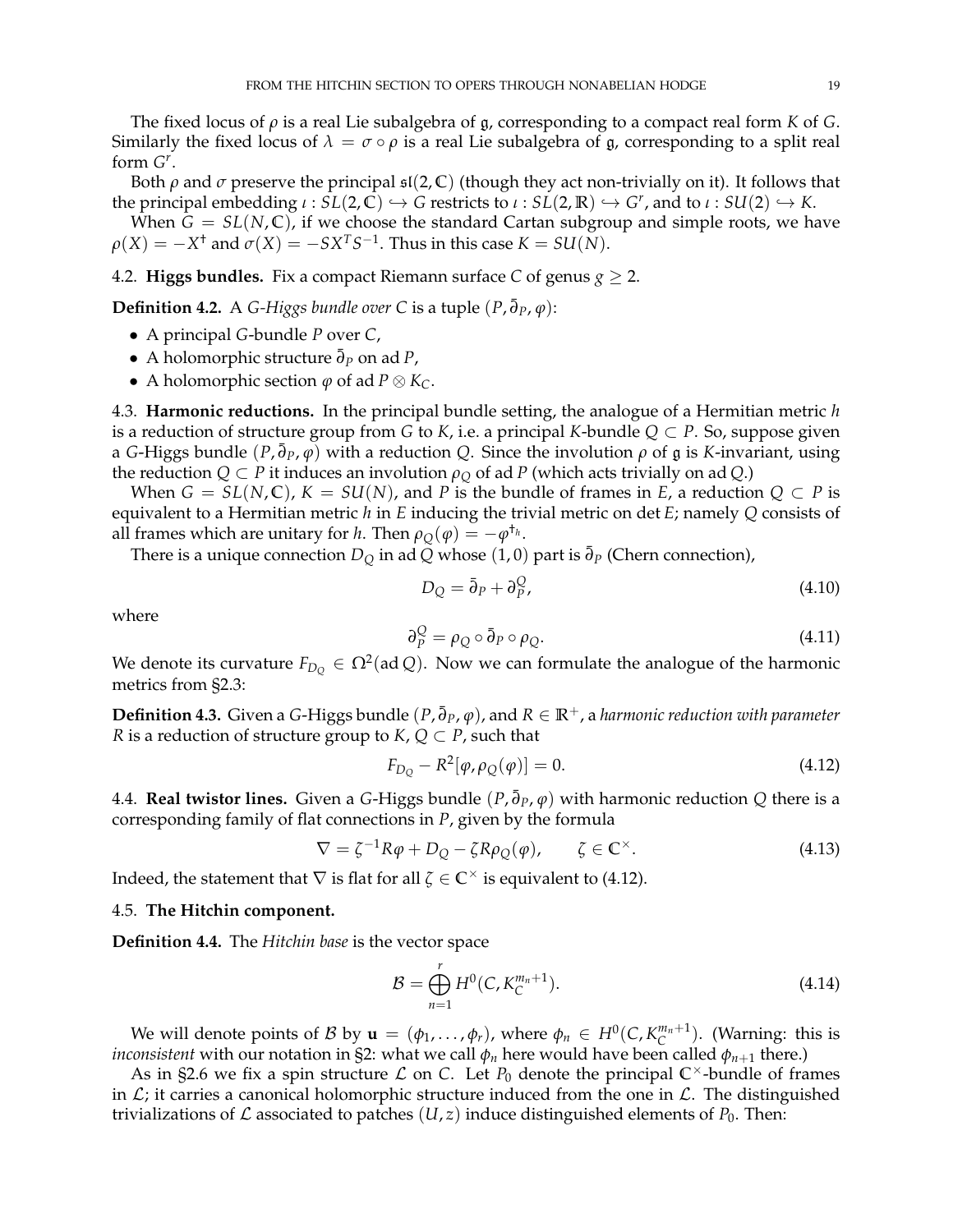**Definition 4.5.** The *Hitchin component* is a set of *G*-Higgs bundles (*P*, ¯*∂P*, *ϕ***u**), parameterized by  $\mathbf{u} \in \mathcal{B}$ , as follows:

• The bundle *P* is

<span id="page-20-2"></span>
$$
P = P_0 \times_{\mathbb{C}^\times} G,\tag{4.15}
$$

where we embed  $\mathbb{C}^{\times} \hookrightarrow G$  by  $\alpha \mapsto \alpha^{H}$ .

- ¯*∂<sup>P</sup>* is the holomorphic structure on *P* induced from the one on *P*0.
- The Higgs field  $\varphi_u \in ad P \otimes K_C$  is, in the distinguished trivializations,

$$
\varphi_{\mathbf{u},z} = \left( X_- + \sum_{n=1}^r P_{n,z} X_n \right) dz.
$$
 (4.16)

The following crucial fact is proven in [\[9\]](#page-23-9):

**Theorem 4.6.** *Given a G-Higgs bundle in the Hitchin component, and any*  $R \in \mathbb{R}^+$ *, there exists a unique harmonic reduction Q with parameter R.*

<span id="page-20-0"></span>4.6. **The linear involution.** The involution  $\sigma : \mathfrak{g} \to \mathfrak{g}$  of [§4.1](#page-18-1) induces an automorphism  $\sigma$  of ad P, where *P* is the bundle [\(4.15\)](#page-20-2). (To see this involution is well defined we use the fact that  $\sigma(H) = H$ .) Note that

<span id="page-20-3"></span>
$$
\sigma(\varphi_{\mathbf{u}}) = -\varphi_{\mathbf{u}}.\tag{4.17}
$$

We define  $ad_{\sigma} P$  to be the  $\sigma$ -invariant part of ad *P*.

<span id="page-20-1"></span>4.7. **The natural reduction.** Recall from [§2.8](#page-7-1) the natural metric on  $\mathcal{L}$ , induced by uniformization with parameter *R*. Let  $Q_{\text{h},0}(R) \subset P_0$  be the circle bundle of unit-norm vectors in  $\mathcal{L}$ . In the distinguished local trivializations of  $P_0$ ,  $Q_{\natural,0}(R)$  is the  $U(1)$ -orbit of  $(\lambda_\natural/R)^{\frac{1}{2}}.$ 

**Definition 4.7.** The *natural reduction*  $Q_1(R)$  of the bundle *P* of [\(4.15\)](#page-20-2) is

$$
Q_{\natural}(R) = Q_{\natural,0}(R) \times_{U(1)} K \subset P_0 \times_{\mathbb{C}^{\times}} G = P,
$$
\n(4.18)

where we use the fact that for  $|\alpha| = 1$  we have  $\alpha^H \in K$ . We abbreviate  $Q_\natural(R = 1)$  as  $Q_\natural$ . In particular, (cf. [\(2.27\)](#page-7-6))

$$
Q_{\natural}(R) = R^{-H/2} Q_{\natural}.
$$
\n(4.19)

<span id="page-20-4"></span>**Proposition 4.8.** *The harmonic reduction on the Higgs bundle*  $(P, \bar{\partial}_P, \varphi_0)$  *with parameter R is*  $Q_\natural(R)$ *.* 

*Proof.* This is essentially the same computation as in Proposition [2.13.](#page-8-5) The curvature  $F_{D_{Q_\natural(R)}}$  is induced from  $F_{D_{Q_{\natural,0}(R)}} = \partial \bar{\partial} \log \lambda_\natural$  through the embedding  $U(1) \hookrightarrow K$ , so

$$
F_{D_{Q_{\natural}(R)}} = (\partial \bar{\partial} \log \lambda_{\natural}) H. \tag{4.20}
$$

In the distinguished local trivializations of *P*,  $Q_\natural(R)$  is the *K*-orbit  $(\lambda_\natural/R)^{H/2}K$ . Thus, in the distinguished local trivializations  $\rho_{Q_\natural(R)}$  acts by  $(\lambda_\natural/R)^{H/2} \circ \rho \circ (\lambda_\natural/R)^{-H/2}.$  So we have

$$
R^2 \left[ \varphi_{\mathbf{0}} , \varphi_{Q_{\natural}(R)}(\varphi_{\mathbf{0}}) \right] = R^2 \left[ X_- \mathrm{d}z , (\lambda_{\natural}/R)^{H/2} \rho ((\lambda_{\natural}/R)^{-H/2} X_-) \mathrm{d}\bar{z} \right]
$$
(4.21)

$$
= -\lambda_{\sharp}^{2}[X_{-}, X_{+}]dz \wedge d\bar{z}
$$
\n(4.22)

$$
= \lambda_{\sharp}^2 H \, dz \wedge d\bar{z}.
$$
 (4.23)

Combining these and using [\(2.28\)](#page-7-3) gives the result.

$$
\sqcup
$$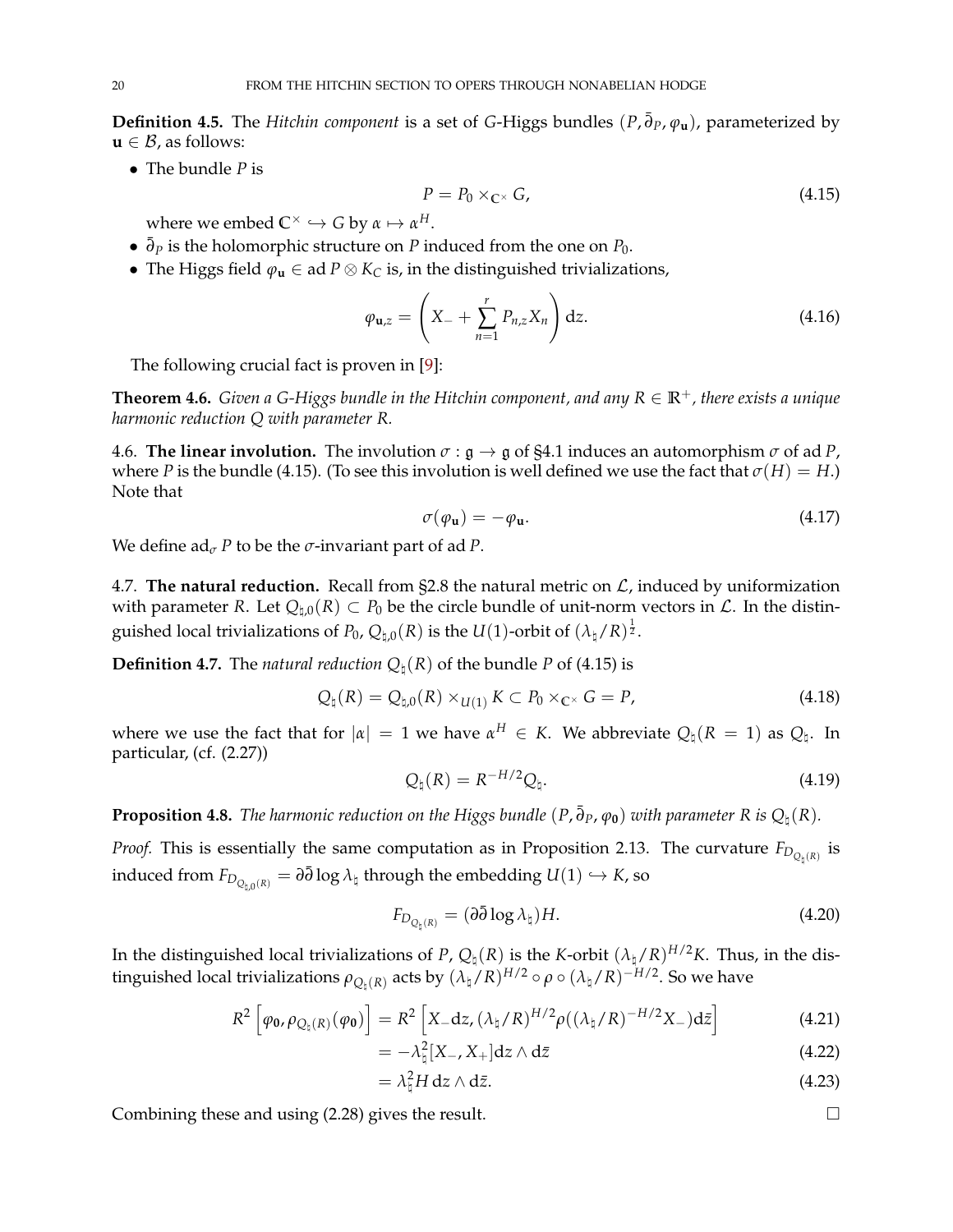<span id="page-21-0"></span>4.8. *G***-opers.** Now we recall the notion of *G*-oper. The principal bundle version of the filtration from [§2.9](#page-8-0) is a reduction to the Borel subgroup  $B \subset G$ .

**Definition 4.9.** A *G-oper* on *C* is a tuple  $(P, \nabla, F)$  where:

- *P* is a principal *G*-bundle,
- ∇ is a flat connection in *P*,
- $F \subset P$  is a reduction to  $B \subset G$ ,

such that

- *F* is holomorphic, with respect to the holomorphic structure on *P* induced by ∇,
- ∇ is in "good position" with respect to *F*, in the following sense. Choose locally a connection  $\nabla_B$  on *P* induced from a flat holomorphic connection on *F*, and consider  $\nabla - \nabla_B \in$  $\Omega^{1,0}$ (ad *P*). Changing the choice of  $\nabla_B$  leaves invariant the class  $[\nabla - \nabla_B] \in \Omega^{1,0}$ (ad *P*/ad *F*). Now  $(ad P/ad F) = F \times_B (g/b)$ , from which it follows that the set of *B*-orbits of  $(ad P/ad F)$ is just the set of *B*-orbits of  $g/b$ . Thus, at each point of *C*,  $\nabla$  determines a *B*-orbit  $\mathcal{O}_{\nabla}$  of  $g/b \otimes \Omega^{1,0}$ . The "good position" condition is that  $\mathcal{O}_{\nabla}$  is the orbit containing  $[X_{-}]$ d*z* (note this condition is independent of the choice of local coordinate, since the *B*-orbit of [*X*−] contains all scalar multiples of [*X*−].)
- <span id="page-21-1"></span>4.9. **A construction of** *G***-opers.** Next we recall a construction of *G*-opers parallel to [§2.10.](#page-9-0)

<span id="page-21-6"></span>**Proposition 4.10.** *We have the following:*

• For any  $h \in \mathbb{C}$ , the transition functions

<span id="page-21-3"></span>
$$
T_{\hbar,z,z'} = \alpha_{z,z'}^H \exp\left(\hbar \alpha_{z,z'}^{-1} \partial_z \alpha_{z,z'} X_+\right) \tag{4.24}
$$

 $d$ efine a holomorphic G-bundle  $(P_\hbar,\bar{\partial}_\hbar)$  over C, with a reduction to a B-bundle F $_\hbar$ , and equipped with *a distinguished trivialization for each local coordinate patch* (*U*, *z*) *on C.*

• For any  $\hbar \in \mathbb{C}^\times$  and  $\mathbf{u} \in \mathcal{B}$ , there exists a canonical G-oper  $(P_{\hbar}, \nabla_{\hbar, \mathbf{u}}, F_{\hbar})$ , compatible with the *holomorphic structure* ¯*∂h*¯ *. Relative to the distinguished trivializations of Ph*¯ *on patches* (*U*, *z*) *in the atlas given by Fuchsian uniformization,*  $\nabla_{h,\mathbf{u}}$  *is given by* 

<span id="page-21-4"></span>
$$
\nabla_{\hbar, \mathbf{u}, z} = \mathbf{d} + \hbar^{-1} \varphi_{\mathbf{u}, z}, \tag{4.25}
$$

*where (as we have stated before)*

<span id="page-21-5"></span>
$$
\varphi_{\mathbf{u},z} = \left( X_- + \sum_{n=1}^r P_{n,z} X_n \right) dz.
$$
 (4.26)

*Proof.* The checks that  $P_h$  and its connection  $\nabla_{h,\mathbf{u}}$  are globally well defined are just as in the proof of Proposition [2.15:](#page-9-1) indeed the computations there only involved the principal sl(2, **C**) generators *H*, *X*<sub>+</sub>, *X*<sup>−</sup> and their commutation relations with the *X<sub>n</sub>*, so they go through unchanged.

The *B*-reduction  $F_{\hbar}$  is represented by  $B \subset G$  in the distinguished trivializations; this is indeed globally defined, since  $X_+$ ,  $H \in \mathfrak{b}$  and thus the transition functions  $T_{\hbar,z,z'}$  of [\(4.24\)](#page-21-3) are valued in *B*. To see that  $\nabla_{\hbar, \mathbf{u}}$  is an oper, we can compute in any distinguished trivialization, and locally take  $\nabla_B$ to be the trivial connection; then by [\(4.25\)](#page-21-4), the class  $[\nabla_{h,\mathbf{u}} - \nabla_B]$  is represented by the projection of  $\hbar^{-1}\varphi_{\mathbf{u},z}$  to  $\mathfrak{g}/\mathfrak{b}$ . Using [\(4.26\)](#page-21-5) and the fact that each  $X_n\in\mathfrak{b}$ , this projection is simply  $\hbar^{-1}[X_-]\mathrm{d} z$ . This is in the *B*-orbit of  $[X_{-}]dz$ , as desired.

<span id="page-21-2"></span>4.10. **The main theorem for general** *G***.** Now we state and prove our main theorem for general complex simple simply connected *G*: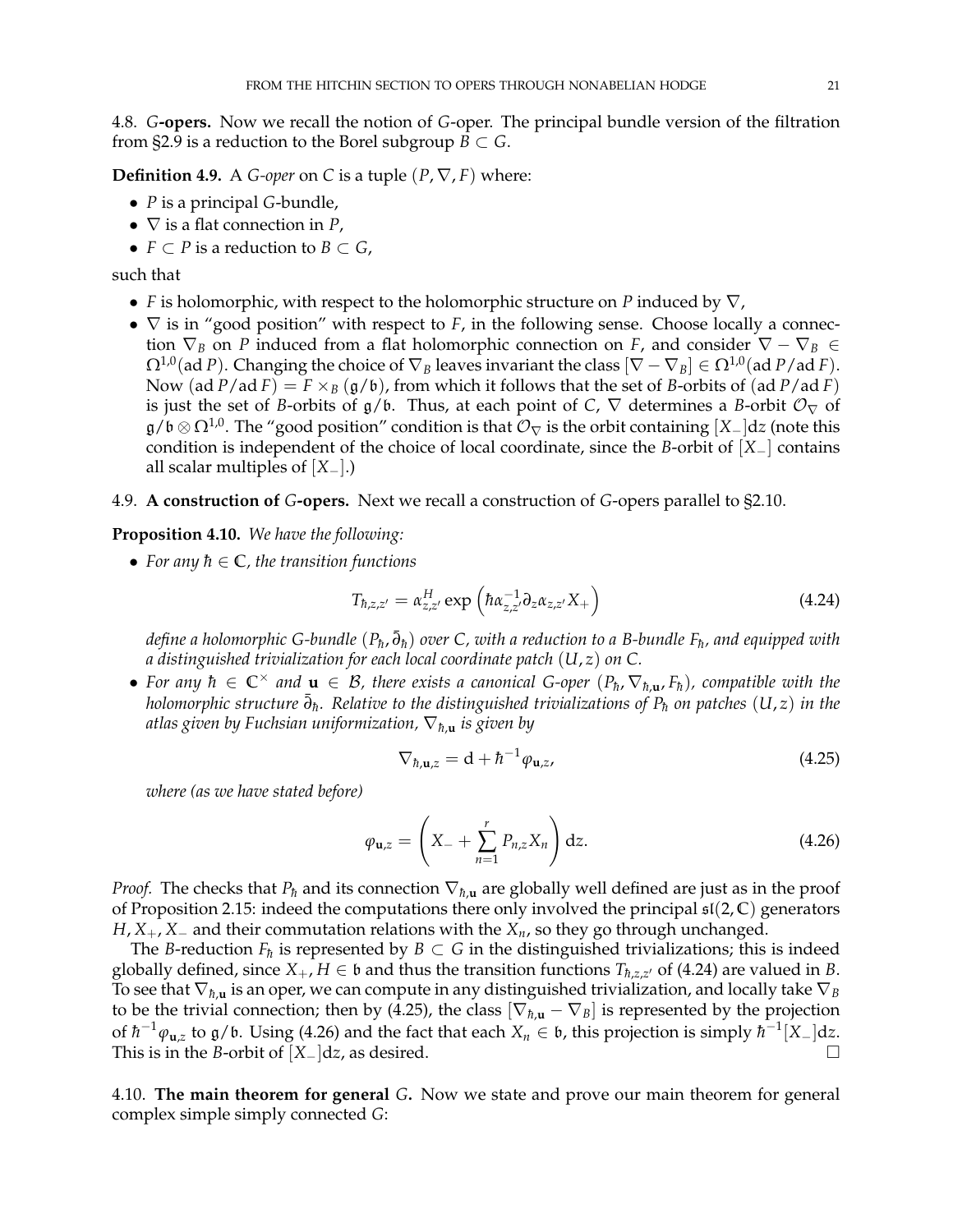<span id="page-22-0"></span>**Theorem 4.11.** *Fix any*  $\mathbf{u} \in \mathcal{B}$ . Let  $(P, \bar{\partial}_P, \varphi_\mathbf{u})$  be the corresponding Higgs bundle in the Hitchin com*ponent, and let Q*(*R*, **u**) ⊂ *P be the family of harmonic reductions solving the rescaled Hitchin equation* [\(4.12\)](#page-19-4). Let F be the reduction of P to B which, in each distinguished local trivialization, is given by  $B \subset G$ . *Fix*  $h \in \mathbb{C}^\times$  *and let* 

$$
\nabla_{R,\hbar,\mathbf{u}} = \hbar^{-1}\varphi_{\mathbf{u}} + D_{Q(R,\mathbf{u})} - \hbar R^2 \rho_{Q(R,\mathbf{u})}(\varphi_{\mathbf{u}}). \tag{4.27}
$$

*Then, as*  $R \to 0$  *the flat connections*  $\nabla_{R,\hbar,\mathbf{u}}$  *converge to a flat connection* 

$$
\nabla_{0,\hbar,\mathbf{u}} = \hbar^{-1}\varphi_{\mathbf{u}} + D_{Q_{\natural}} - \hbar\rho_{Q_{\natural}}(\varphi_{\mathbf{0}}), \qquad (4.28)
$$

 $a$ nd  $(P, \nabla_{0,\hbar,\mathbf{u}},F)$  *is a G-oper, equivalent to the G-oper*  $(P_\hbar, \nabla_{\hbar,\mathbf{u}},F_\hbar)$  *of Proposition [4.10.](#page-21-6)* 

In parallel to the proof of Theorem [3.2,](#page-13-1) the main technical issue is to show that the harmonic reduction  $Q(R, \mathbf{u})$  approaches  $Q_{\text{t}}(R)$  as  $R \to 0$ . We can formulate this as follows. Let Ad<sub>t,R</sub> *P* be the group of automorphisms of *P* preserving  $Q_{\text{h}}(R)$ , and ad<sub> $\text{h}$ </sub> *P* its Lie algebra. We have

$$
Q(R, \mathbf{u}) = e^{-\frac{1}{2}\chi(R, \mathbf{u})} Q_{\natural}(R)
$$
\n(4.29)

for a unique  $\chi(R, \mathbf{u}) \in \text{ad}_{\natural, R}$  *P*. Then, parallel to Lemma [3.3:](#page-16-9)

**Lemma 4.12.** *We have*

$$
\chi(R, \mathbf{u}) = O(R^4). \tag{4.30}
$$

*Proof.* First some notation: for  $\mathbf{u} = (\phi_i)_{i=1}^r \in \mathcal{B}$  and  $\alpha \in \mathbb{R}^+$ , we let

$$
\alpha \mathbf{u} = (\alpha^{m_i+1} \phi_i)_{i=1}^r \in \mathcal{B}.\tag{4.31}
$$

Now define

$$
N_{\mathbf{u}}(\chi, R) = \left[ \bar{\partial}_P, e^{-\chi} \circ \partial_P^{Q_{\natural}} \circ e^{\chi} \right] - \left[ \varphi_{\mathbf{u}} , \left( e^{-\chi} \circ \rho_{Q_{\natural}} \right) (\varphi_{R^2 \mathbf{u}}) \right]. \tag{4.32}
$$

Then, just as in the proof of Lemma [3.3,](#page-16-9) we proceed in steps:

<span id="page-22-1"></span>(1) For any fixed *R*,  $N_{\mathbf{u}}(\cdot, R)$  is a nonlinear operator

$$
N_{\mathbf{u}}(\cdot, R) : \Omega^0(\mathrm{ad}_{\sigma} P) \to \Omega^2(\mathrm{ad}_{\sigma} P). \tag{4.33}
$$

<span id="page-22-2"></span>(2) For any  $R>0$  and  $\chi\in {\rm ad}_{\natural,R}\, P$ , we have  $N_{\bf u}(\chi,R)=0$  iff  ${\rm e}^{-\frac12\chi}Q_\natural(R)$  is the harmonic reduction for  $\varphi$ **u** with parameter *R*.

<span id="page-22-3"></span>
$$
(3) N_{\mathbf{u}}(0,0) = 0.
$$

- <span id="page-22-4"></span>(4) The linearization  $D_{\chi}N_{\mathbf{u}}|_{(0,0)}$  is bijective.
- <span id="page-22-5"></span>(5) There exists a real analytic  $\chi(R, \mathbf{u}) \in \text{ad}_{\natural,R} P \cap \text{ad}_{\sigma} P$  for  $R \in [0, R_0)$  such that

$$
N_{\mathbf{u}}(\chi(R, \mathbf{u}), R) = 0. \tag{4.34}
$$

<span id="page-22-6"></span>(6) The first nonzero term in the Taylor expansion of  $\chi(R, \mathbf{u})$  around  $R = 0$  appears at order  $R^4$ .

Each step is strictly parallel to the analogous step in the proof of Lemma [3.3;](#page-16-9) we just mention the necessary substitutions. In step [\(1\)](#page-22-1) the necessary compatibility with  $\sigma$  is [\(4.9\)](#page-18-3) and [\(4.17\)](#page-20-3). For step [\(2\)](#page-22-2) we first note that if  $\chi \in ad_{\mathfrak{h},R} P$  then

$$
\rho_Q = e^{-\frac{1}{2}\chi} R^{-H/2} \circ \rho_{Q_{\natural}} \circ R^{H/2} e^{\frac{1}{2}\chi} = e^{-\chi} R^{-H} \circ \rho_{Q_{\natural}}.
$$
\n(4.35)

Thus the curvature of *D<sup>Q</sup>* is

$$
F_{D_Q} = \left[ \bar{\partial}_P \partial_P^Q \right] = \left[ \bar{\partial}_P \mathbf{e}^{-\chi} R^{-H} \circ \partial_P^{Q_1} \circ R^H \mathbf{e}^{\chi} \right] = \left[ \bar{\partial}_P \mathbf{e}^{-\chi} \circ \partial_P^{Q_1} \circ \mathbf{e}^{\chi} \right],\tag{4.36}
$$

and

$$
\rho_Q(\varphi_\mathbf{u}) = (\mathbf{e}^{-\chi} \circ \rho_{Q_\natural} \circ R^H)(\varphi_\mathbf{u}) = R^{-2} (\mathbf{e}^{-\chi} \circ \rho_{Q_\natural})(\varphi_{R^2 \mathbf{u}})
$$
(4.37)

where we used

$$
R^H \varphi_{\mathbf{u}} = R^{-2} \varphi_{R^2 \mathbf{u}}.
$$
\n
$$
(4.38)
$$